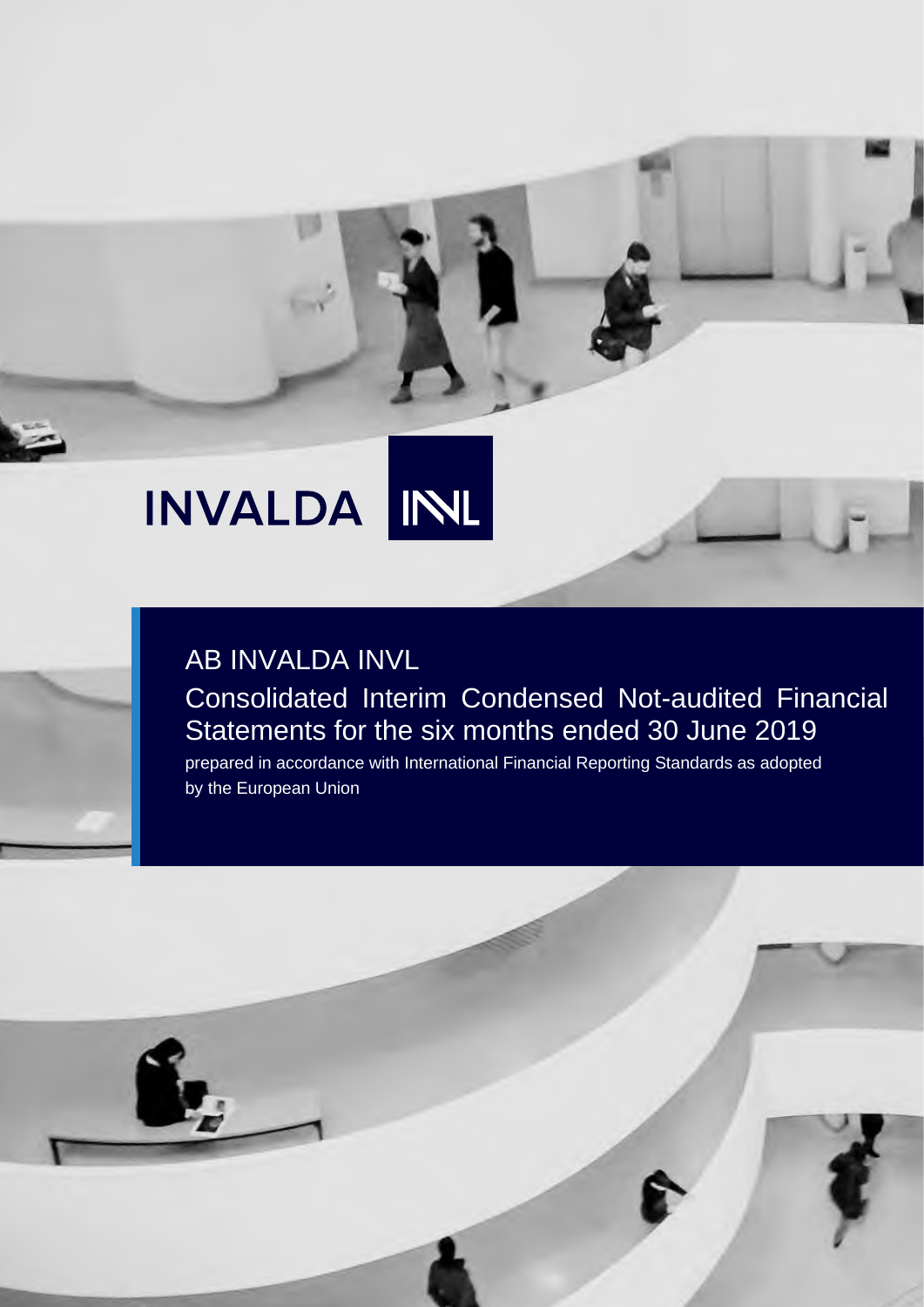**AB INVALDA INVL** CONSOLIDATED AND COMPANY'S INTERIM CONDENSED FINANCIAL STATEMENTS FOR THE SIX MONTHS **ENDED 30 JUNE 2019** (all amounts are in EUR thousand unless otherwise stated)

### **GENERAL INFORMATION**

### **Board of Directors**

Mr. Alvydas Banys (chairman of the Board) Ms. Indrė Mišeikyte Mr. Darius Šulnis

### **Management**

Mr. Darius Šulnis (president) Mr. Raimondas Rajeckas (chief financial officer)

### Principal place of business and company code

Gynėjų Str. 14, Vilnius. Lithuania

Company code 121304349

### **Banks**

AB Šiaulių Bankas AB SEB Bankas Luminor Bank AS Lithuania Branch "Swedbank" AS Luminor Bank AS Latvian Branch "Swedbank", AB AS "Meridian Trade Bank"

The financial statements were approved and signed by the Management and the Board of Directors on 30 August 2019.

' x

Mr. Darius Šulnis President

Mr. Raimondas Rajeckas Chief financial officer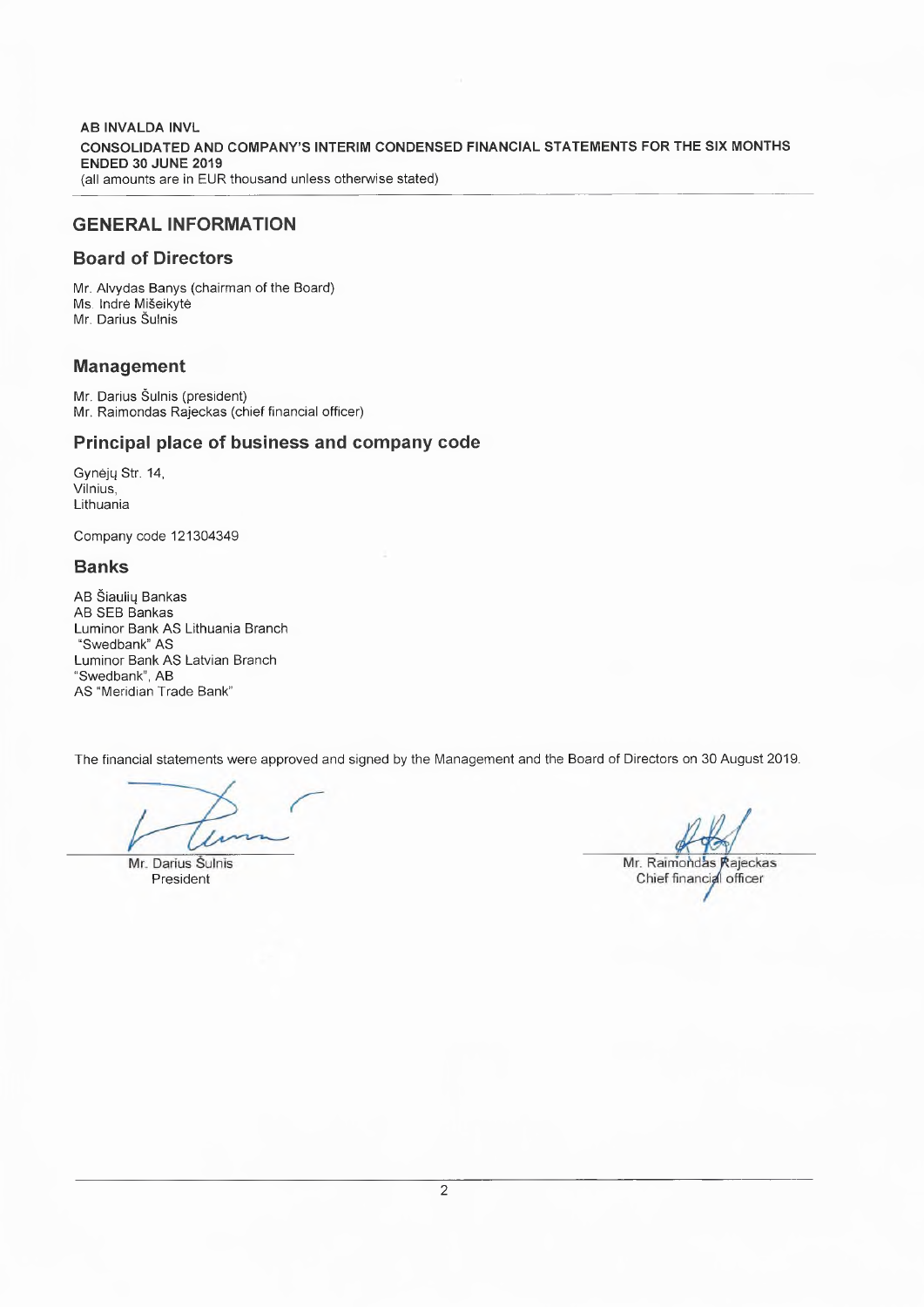#### **AB INVALDA INVL CONSOLIDATED AND COMPANY'S INTERIM CONDENSED FINANCIAL STATEMENTS FOR THE SIX MONTHS ENDED 30 JUNE 2019** (all amounts are in EUR thousand unless otherwise stated)

| <b>Condensed consolidated and Company's income statements</b>                         |              | Group               |                            | Company             |                     |  |
|---------------------------------------------------------------------------------------|--------------|---------------------|----------------------------|---------------------|---------------------|--|
|                                                                                       | <b>Notes</b> | I Half Year<br>2019 | <b>I Half Year</b><br>2018 | I Half Year<br>2019 | I Half Year<br>2018 |  |
| Revenue from contracts with customers                                                 | 3            | 4,708               | 3,450                      | 18                  | 16                  |  |
| Other income                                                                          | 8.3          | 1,924               | 8,643                      | 1,749               | 8,596               |  |
| Net changes in fair value of financial assets at<br>fair value through profit or loss | 6, 8.1       | 5,667               | (7,948)                    | 5,376               | (8,025)             |  |
| Employee benefits expenses                                                            |              | (2,840)             | (2, 230)                   | (211)               | (197)               |  |
| Funds distribution fees                                                               |              | (134)               | (239)                      |                     |                     |  |
| Amortisation of costs to obtain contracts with<br>customers                           |              | (109)               | (74)                       |                     |                     |  |
| Information technology maintenance expenses                                           |              | (182)               | (170)                      | (5)                 | (4)                 |  |
| Depreciation and amortisation                                                         |              | (291)               | (175)                      | (10)                | (1)                 |  |
| Premises rent and utilities                                                           |              | (78)                | (163)                      | (4)                 | (15)                |  |
| Advertising and other promotion expenses                                              |              | (246)               | (122)                      |                     |                     |  |
| Provision for impairment of financial and<br>contract assets                          |              | 139                 |                            | 139                 |                     |  |
| Other expenses                                                                        | 8.4          | (1,040)             | (749)                      | (54)                | (68)                |  |
| <b>Operating profit (loss)</b>                                                        |              | 7.518               | 223                        | 6,998               | 302                 |  |
| Finance costs                                                                         | 8.2          | (60)                |                            | (6)                 | (6)                 |  |
| Share of net (loss) profit of subsidiaries<br>accounted for using the equity method   |              |                     |                            | 425                 | (75)                |  |
| Profit (loss) before income tax                                                       |              | 7,458               | 223                        | 7,417               | 221                 |  |
| Income tax expenses                                                                   | 7            | (277)               | (99)                       | (236)               | (97)                |  |
| PROFIT (LOSS) FOR THE PERIOD                                                          |              | 7,181               | 124                        | 7,181               | 124                 |  |
| Attributable to:                                                                      |              |                     |                            |                     |                     |  |
| Equity holders of the parent                                                          |              | 7,181               | 124                        | 7,181               | 124                 |  |
| Basic earnings (deficit) per share (in EUR)                                           | 9            | 0.62                | 0.01                       | 0.62                | 0.01                |  |
| Diluted earnings (deficit) per share (in EUR)                                         | 9            | 0.61                | 0.01                       | 0.61                | 0.01                |  |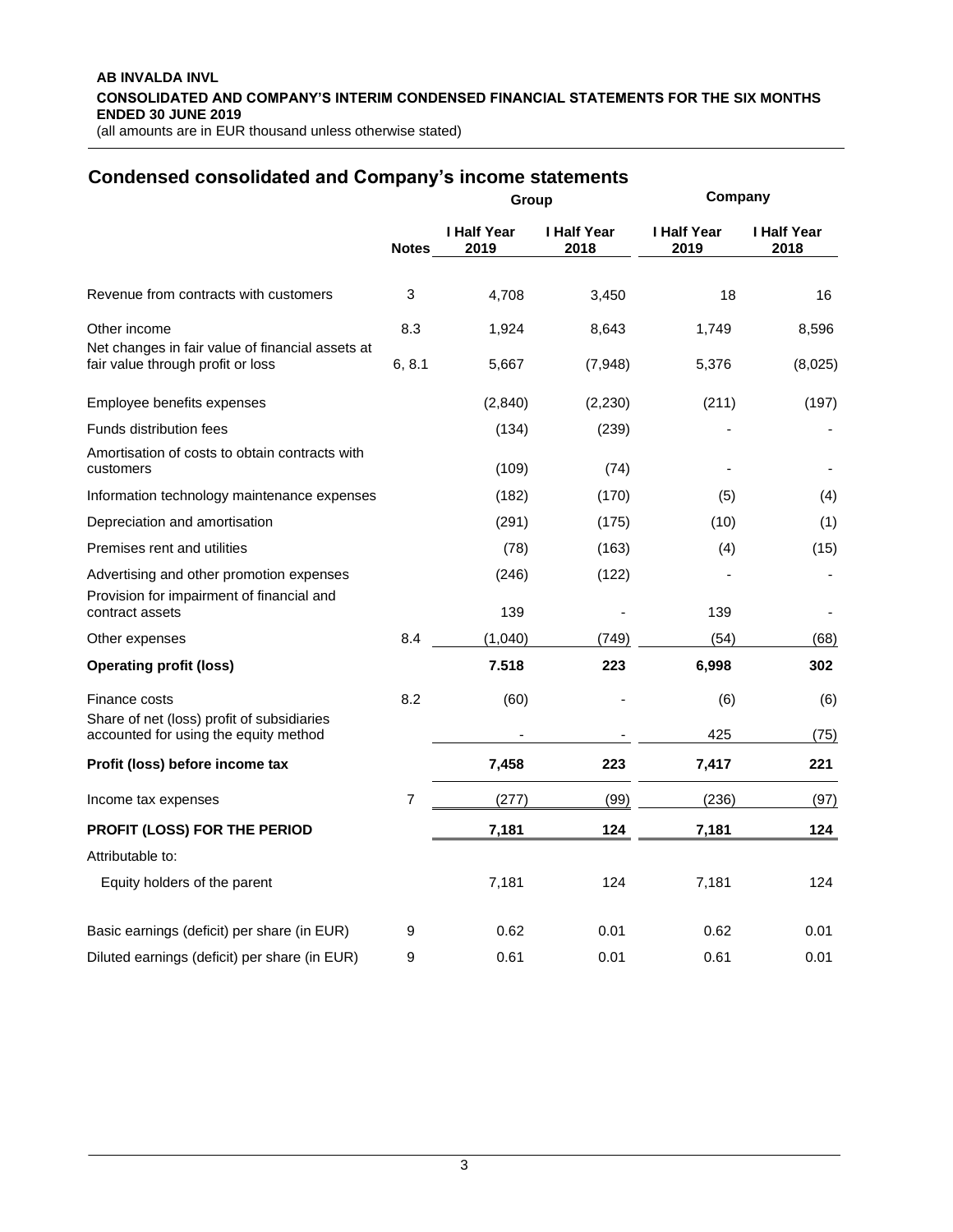# **Condensed consolidated and Company's statements of comprehensive income**

|                                                                                                  | Group               |                     | Company             |                     |  |
|--------------------------------------------------------------------------------------------------|---------------------|---------------------|---------------------|---------------------|--|
|                                                                                                  | l Half Year<br>2019 | I Half Year<br>2018 | I Half Year<br>2019 | I Half Year<br>2018 |  |
| Profit (loss) for the year                                                                       | 7,181               | 124                 | 7,181               | 124                 |  |
| Net other comprehensive income (loss) that may<br>be subsequently reclassified to profit or loss |                     |                     |                     |                     |  |
| Net other comprehensive income (loss) not to be<br>reclassified to profit or loss                |                     |                     |                     |                     |  |
| Other comprehensive income (loss) for the<br>period, net of tax                                  |                     |                     |                     |                     |  |
| TOTAL COMPREHENSIVE INCOME FOR THE<br>PERIOD, NET OF TAX                                         | 7,181               | 124                 | 7,181               | 124                 |  |
| Attributable to:                                                                                 |                     |                     |                     |                     |  |
| Equity holders of the parent                                                                     | 7,181               | 124                 | 7,181               | 124                 |  |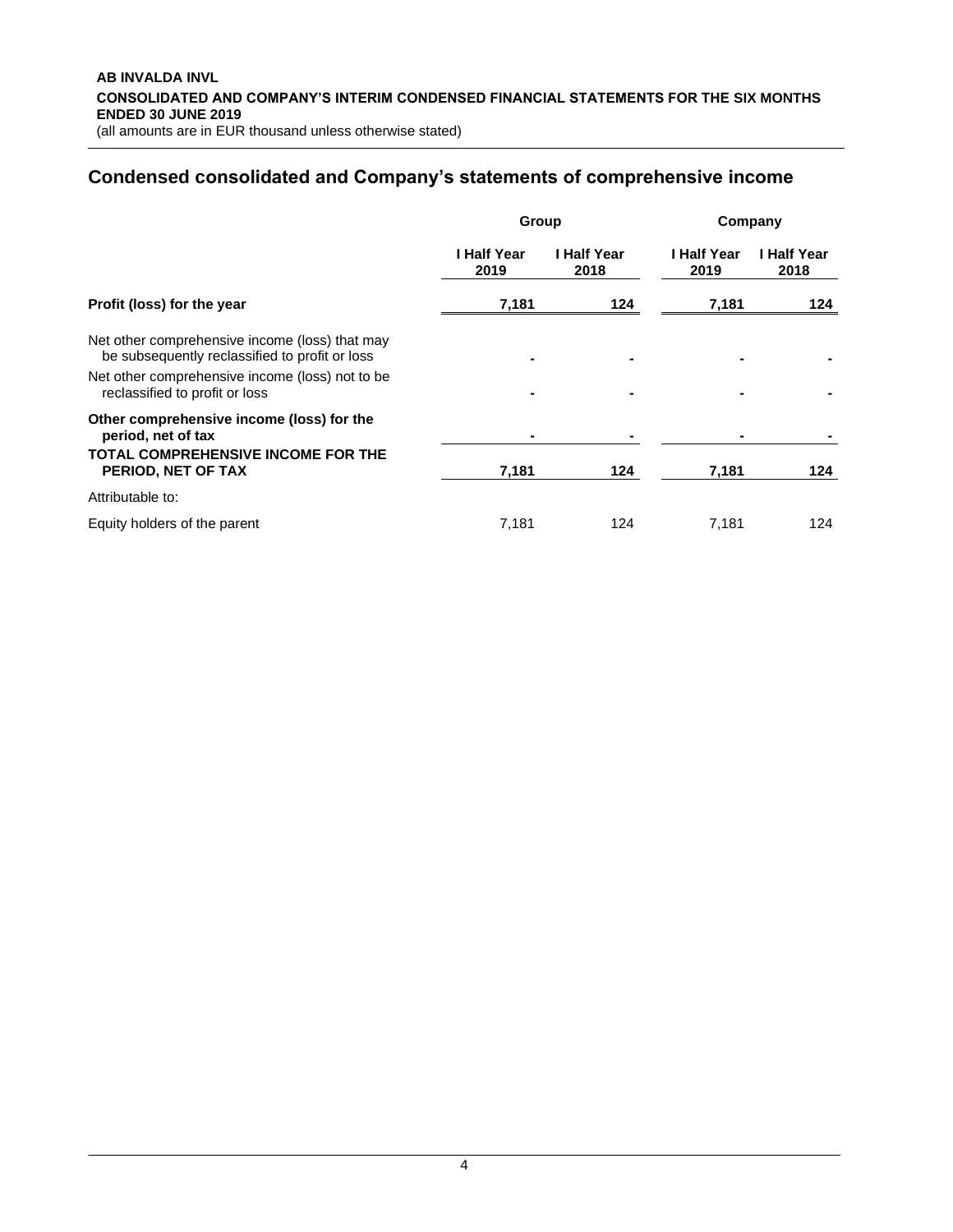# **Condensed consolidated and Company's statements of financial position**

|                                                                                                    |              |                       | Group                     | Company               |                                  |  |
|----------------------------------------------------------------------------------------------------|--------------|-----------------------|---------------------------|-----------------------|----------------------------------|--|
|                                                                                                    | <b>Notes</b> | As at 30 June<br>2019 | As at 31<br>December 2018 | As at 30 June<br>2019 | <b>As at 31</b><br>December 2018 |  |
| <b>ASSETS</b>                                                                                      |              |                       |                           |                       |                                  |  |
| <b>Non-current assets</b>                                                                          |              |                       |                           |                       |                                  |  |
| Property, plant and equipment<br>Intangible and costs to obtain contracts with<br>customers assets |              | 1,565<br>5,170        | 217<br>4,862              | 114<br>1              | 2<br>1                           |  |
|                                                                                                    | 5:6          |                       |                           |                       |                                  |  |
| Investments into subsidiaries                                                                      |              | 8,702                 | 10,144                    | 19,336                | 20,391                           |  |
| Investments into associates                                                                        | 6            | 25,788                | 22,745                    | 25,548                | 22,499                           |  |
| Financial assets at fair value through profit<br>loss                                              | 6            | 25,531                | 19,857                    | 21,839                | 16,385                           |  |
| Deferred income tax asset                                                                          |              | 492                   | 476                       |                       |                                  |  |
| <b>Total non-current assets</b>                                                                    |              | 67,248                | 58,301                    | 66,838                | 59,278                           |  |
| <b>Current assets</b><br>Trade, other receivables and contract<br>assets                           |              | 6,879                 | 7,703                     | 5,833                 | 6,640                            |  |
| Prepaid income tax                                                                                 |              | 186                   | 90                        | 166                   | 78                               |  |
| Prepayments and deferred charges<br>Financial assets at fair value through profit<br>loss          |              | 123                   | 88                        | 33                    | $\overline{7}$                   |  |
| Other financial assets at amortized cost                                                           |              | 374                   | 386                       |                       |                                  |  |
| Cash and cash equivalents                                                                          |              | 3,061                 | 2,048                     | 1,586                 | 670                              |  |
| <b>Total current assets</b>                                                                        |              | 10,623                | 10,315                    | 7,618                 | 7,395                            |  |
| <b>Total assets</b>                                                                                |              | 77,871                | 68,616                    | 74,456                | 66,673                           |  |

*(cont'd on the next page)*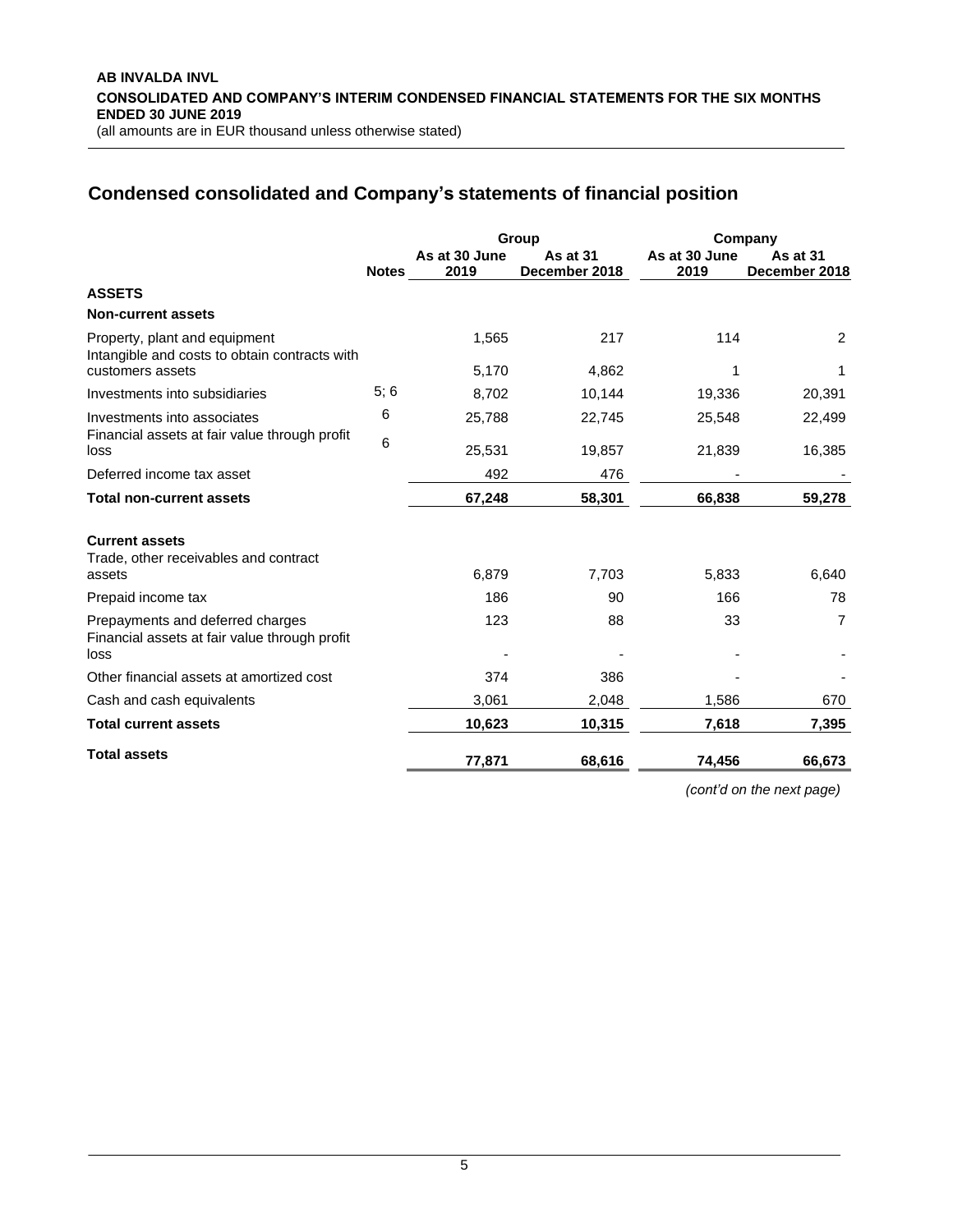## **Condensed consolidated and Company's statements of financial position (cont'd)**

|                                                                         |              |                       | Group                            | Company               |                           |  |  |
|-------------------------------------------------------------------------|--------------|-----------------------|----------------------------------|-----------------------|---------------------------|--|--|
|                                                                         | <b>Notes</b> | As at 30 June<br>2019 | <b>As at 31</b><br>December 2018 | As at 30 June<br>2019 | As at 31<br>December 2018 |  |  |
| <b>EQUITY AND LIABILITIES</b>                                           |              |                       |                                  |                       |                           |  |  |
| <b>Equity</b><br>Equity attributable to equity holders of<br>the parent |              |                       |                                  |                       |                           |  |  |
| Share capital                                                           | 10           | 3,456                 | 3,441                            | 3,456                 | 3,441                     |  |  |
| Own shares                                                              | 10           | (1, 247)              | (1,233)                          | (1, 247)              | (1, 233)                  |  |  |
| Share premium                                                           |              | 5,033                 | 4,996                            | 5,033                 | 4,996                     |  |  |
| <b>Reserves</b>                                                         | 10           | 12,991                | 12,748                           | 12,955                | 12,718                    |  |  |
| Retained earnings                                                       |              | 52,727                | 45,552                           | 52,763                | 45,582                    |  |  |
|                                                                         |              | 72,960                | 65,504                           | 72,960                | 65,504                    |  |  |
| Liabilities                                                             |              |                       |                                  |                       |                           |  |  |
| <b>Non-current liabilities</b>                                          |              |                       |                                  |                       |                           |  |  |
| Deferred income tax liability                                           |              | 949                   | 722                              | 949                   | 695                       |  |  |
| Lease liabilities                                                       |              | 1,217                 |                                  | 101                   |                           |  |  |
| <b>Contract liabilities</b>                                             |              | 378                   | 175                              |                       |                           |  |  |
| <b>Total non-current liabilities</b>                                    |              | 1,439                 | 897                              | 1,050                 | 695                       |  |  |
| <b>Current liabilities</b>                                              |              |                       |                                  |                       |                           |  |  |
| Current borrowings                                                      |              |                       |                                  |                       |                           |  |  |
| Lease liabilities                                                       |              | 176                   |                                  | 14                    |                           |  |  |
| Trade payables                                                          |              | 454                   | 400                              | 6                     | 4                         |  |  |
| Income tax payable                                                      |              | 65                    |                                  |                       |                           |  |  |
| <b>Contract liabilities</b>                                             |              | 40                    | 22                               |                       |                           |  |  |
| Other current liabilities                                               |              | 1,632                 | 1,793                            | 426                   | 470                       |  |  |
| <b>Total current liabilities</b>                                        |              | 2,367                 | 2,215                            | 446                   | 474                       |  |  |
| <b>Total liabilities</b>                                                |              | 4,911                 | 3,112                            | 1,496                 | 1,169                     |  |  |
| <b>Total equity and liabilities</b>                                     |              | 77,871                | 68,616                           | 74,456                | 66,673                    |  |  |
|                                                                         |              |                       |                                  |                       |                           |  |  |

*(the end)*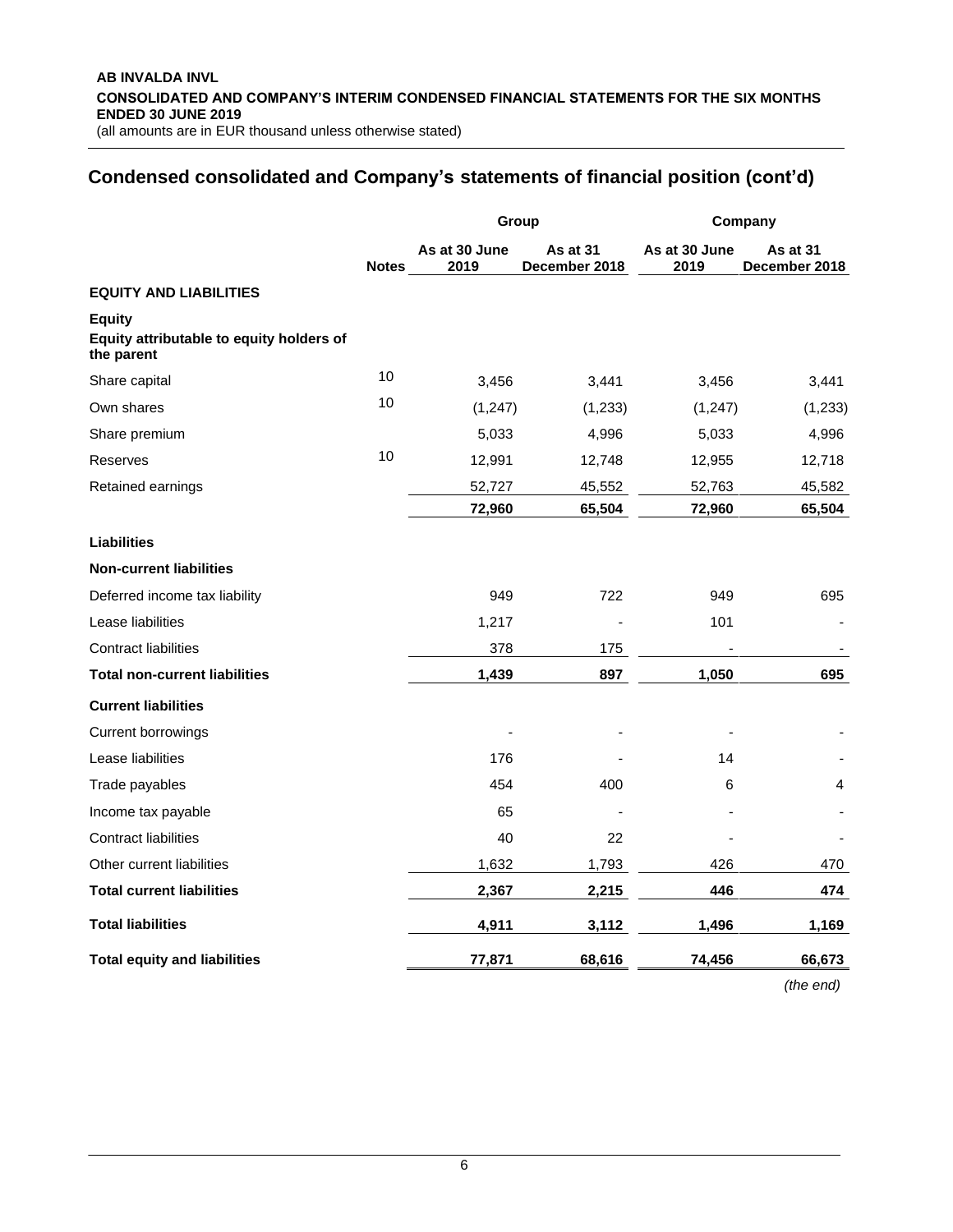# **Condensed consolidated and Company's statements of changes in equity**

|                                                                                                      |    | <b>Reserves</b>                              |                |                          |                             |                                             |                          |                     |
|------------------------------------------------------------------------------------------------------|----|----------------------------------------------|----------------|--------------------------|-----------------------------|---------------------------------------------|--------------------------|---------------------|
| Group                                                                                                |    | Notes Share capital Own shares Share premium |                |                          | Legal and other<br>reserves | Reserve for<br>acquisition of<br>own shares | <b>Retained earnings</b> | <b>Total equity</b> |
| Balance as at 31 December 2018                                                                       |    | 3,441                                        | (1, 233)       | 4,996                    | 1,627                       | 11,121                                      | 45,552                   | 65,504              |
| Profit for the six months of 2019<br>Total comprehensive income (loss) for the<br>six months of 2019 |    |                                              | $\blacksquare$ |                          | $\,$<br>$\blacksquare$      | $\overline{\phantom{a}}$<br>$\blacksquare$  | 7,181<br>7,181           | 7,181<br>7,181      |
| Share-based payments                                                                                 | 10 |                                              |                |                          | 237                         | $\overline{\phantom{0}}$                    |                          | 237                 |
| Changes in reserves                                                                                  |    |                                              | $\sim$         | $\overline{\phantom{a}}$ | 6                           | $\overline{\phantom{a}}$                    | (6)                      |                     |
| Increase of share capital                                                                            | 10 | 15                                           |                | 37                       |                             |                                             |                          | 52                  |
| Acquired own shares                                                                                  | 10 |                                              | (14)           |                          |                             |                                             |                          | (14)                |
| Total transactions with owners of the<br>Company, recognised directly in equity                      |    | 15                                           | (14)           | 37                       | 243                         |                                             | (6)                      | 275                 |
| Balance as at 30 June 2019                                                                           |    | 3,456                                        | (1, 247)       | 5,033                    | 1,870                       | 11,121                                      | 52,727                   | 72,960              |

|                                                                                                      |                | <b>Reserves</b>          |                          |                                              |                             |                                             |                          |                          |
|------------------------------------------------------------------------------------------------------|----------------|--------------------------|--------------------------|----------------------------------------------|-----------------------------|---------------------------------------------|--------------------------|--------------------------|
| Group                                                                                                |                |                          |                          | Notes Share capital Own shares Share premium | Legal and other<br>reserves | Reserve for<br>acquisition of<br>own shares | <b>Retained earnings</b> | <b>Total equity</b>      |
| Balance as at 31 December 2017<br>(as previously reported)                                           |                | 3,441                    | (1,214)                  | 4,996                                        | 950                         | 11,121                                      | 44,702                   | 63,996                   |
| Changes in accounting policy                                                                         | $\overline{2}$ | $\overline{\phantom{a}}$ | ٠                        | $\overline{\phantom{a}}$                     | $\overline{\phantom{a}}$    | $\overline{\phantom{a}}$                    | 960                      | 960                      |
| Balance as at 31 December 2017 (restated)                                                            |                | 3,441                    | (1,214)                  | 4,996                                        | 950                         | 11,121                                      | 45,662                   | 64,956                   |
| Profit for the six months of 2018<br>Total comprehensive income (loss) for the<br>six months of 2018 |                |                          | $\blacksquare$           |                                              |                             | $\overline{\phantom{a}}$                    | 124<br>124               | 124<br>124               |
| Share-based payments                                                                                 | 10             |                          | $\blacksquare$           |                                              | 175                         | $\overline{\phantom{a}}$                    | $\overline{\phantom{a}}$ | 175                      |
| Changes in reserves                                                                                  |                |                          | $\overline{\phantom{a}}$ |                                              | 453                         |                                             | (453)                    | $\overline{\phantom{a}}$ |
| Acquired own shares                                                                                  | 10             |                          | (19)                     |                                              |                             |                                             |                          | (19)                     |
| Total transactions with owners of the<br>Company, recognised directly in equity                      |                |                          | (19)                     |                                              | 628                         |                                             | (453)                    | 156                      |
| Balance as at 30 June 2018                                                                           |                | 3,441                    | (1,233)                  | 4,996                                        | 1,578                       | 11,121                                      | 45,333                   | 65,236                   |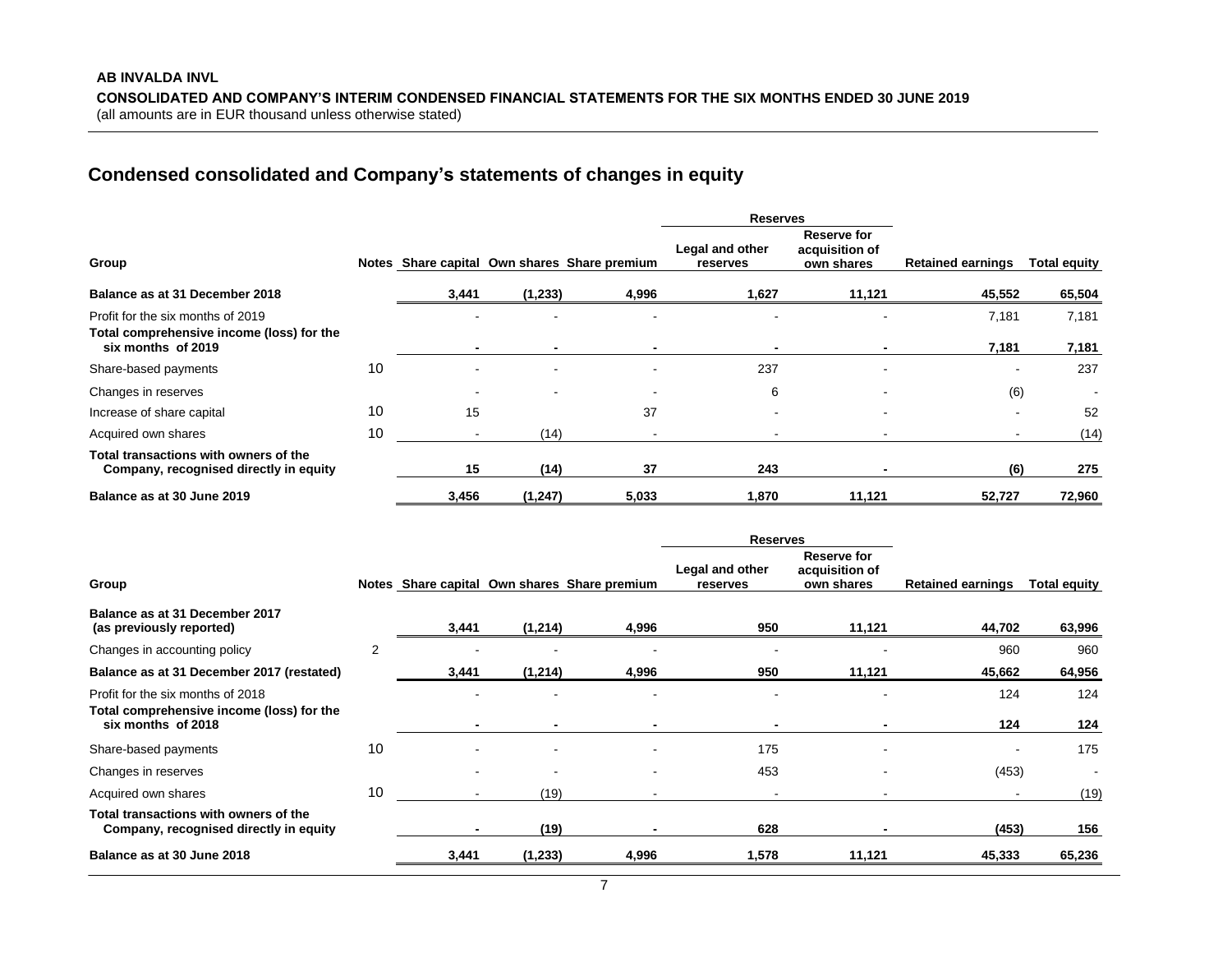# **Condensed consolidated and Company's statements of changes in equity (cont'd)**

|                                   |       |                          |                          |                          |                                              | <b>Reserves</b>                                |                             |        |
|-----------------------------------|-------|--------------------------|--------------------------|--------------------------|----------------------------------------------|------------------------------------------------|-----------------------------|--------|
| Company                           | Notes | <b>Share</b><br>capital  | Own<br>shares            | <b>Share</b><br>premium  | <b>Legal and</b><br>other<br><b>reserves</b> | Reserve for<br>acquisition<br>of own<br>shares | <b>Retained</b><br>earnings | Total  |
| Balance as at 31 December 2018    |       | 3,441                    | (1,233)                  | 4,996                    | 1,597                                        | 11,121                                         | 45,582                      | 65,504 |
| Profit for the six months of 2019 |       |                          |                          |                          |                                              | ٠                                              | 7,181                       | 7,181  |
| Increase of share capital         | 10    | 15                       | $\overline{\phantom{a}}$ | 37                       | ٠                                            |                                                | $\overline{\phantom{0}}$    | 52     |
| Acquired own shares               | 10    | $\overline{\phantom{a}}$ | (14)                     | $\overline{\phantom{0}}$ | ٠                                            |                                                | ٠                           | (14)   |
| Share-based payments              | 10    | $\overline{\phantom{a}}$ | ۰                        | ۰                        | 237                                          |                                                | ۰                           | 237    |
| Balance as at 30 June 2019        |       | 3,456                    | (1, 247)                 | 5,033                    | 1,834                                        | 11,121                                         | 52,763                      | 72,960 |

|                                                            |              |                         |               |                          |                                | <b>Reserves</b>                                       |                             |        |
|------------------------------------------------------------|--------------|-------------------------|---------------|--------------------------|--------------------------------|-------------------------------------------------------|-----------------------------|--------|
| Company                                                    | <b>Notes</b> | <b>Share</b><br>capital | Own<br>shares | <b>Share</b><br>premium  | Legal and<br>other<br>reserves | <b>Reserve for</b><br>acquisition<br>of own<br>shares | <b>Retained</b><br>earnings | Total  |
| Balance as at 31 December 2017<br>(as previously reported) |              | 3,441                   | (1, 214)      | 4,996                    | 933                            | 11,121                                                | 44,719                      | 63,996 |
| Changes in accounting policy                               | 2            |                         |               |                          |                                |                                                       | 960                         | 960    |
| Balance as at 31 December 2017<br>(restated)               |              | 3,441                   | (1, 214)      | 4,996                    | 933                            | 11,121                                                | 45,679                      | 64,956 |
| Profit for the six months of 2018                          |              |                         |               |                          |                                |                                                       | 124                         | 124    |
| Changes in reserves                                        |              |                         |               | $\overline{\phantom{0}}$ | 440                            |                                                       | (440)                       |        |
| Acquired own shares                                        | 10           | ٠                       | (19)          |                          | $\overline{\phantom{a}}$       |                                                       |                             | (19)   |
| Share-based payments                                       | 10           |                         |               |                          | 175                            |                                                       | $\overline{\phantom{a}}$    | 175    |
| Balance as at 30 June 2018                                 |              | 3,441                   | (1,233)       | 4,996                    | 1,548                          | 11,121                                                | 45,363                      | 65,236 |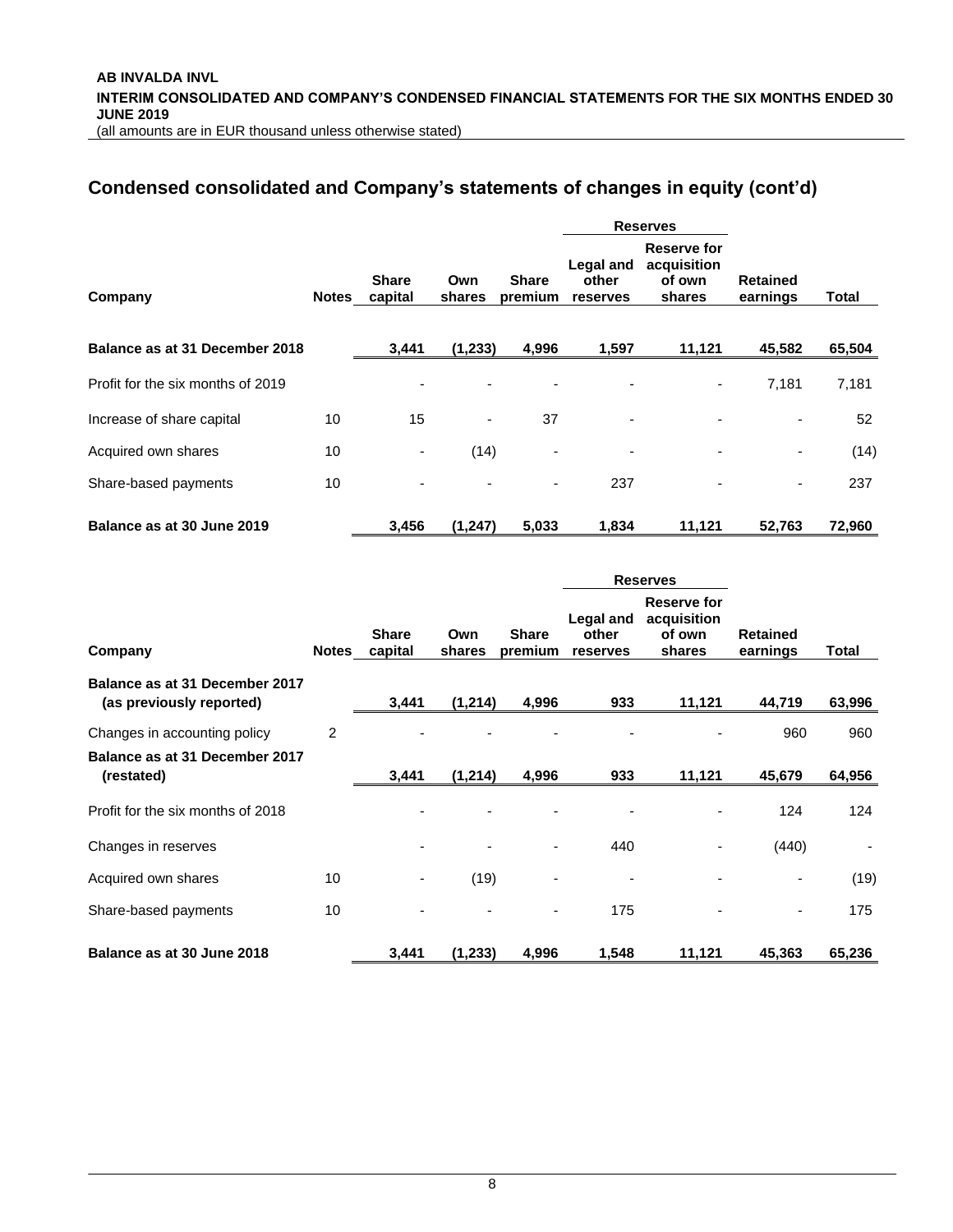# **Condensed consolidated and Company's statements of cash flows**

|                                                                                                                          | Group          |                           |                            | Company   |                                 |
|--------------------------------------------------------------------------------------------------------------------------|----------------|---------------------------|----------------------------|-----------|---------------------------------|
|                                                                                                                          |                | Notes I Half Year<br>2019 | <b>I Half Year</b><br>2018 | 2019      | I Half Year I Half Year<br>2018 |
| Cash flows from (to) operating activities                                                                                |                |                           |                            |           |                                 |
| Net profit (loss) for the period                                                                                         |                | 7,181                     | 124                        | 7,181     | 124                             |
| Adjustments to reconcile result after tax to net cash flows:                                                             |                |                           |                            |           |                                 |
| Depreciation and amortisation including amortisation of costs to                                                         |                |                           |                            |           |                                 |
| obtain contracts with customers                                                                                          |                | 400                       | 249                        | 10        | 1                               |
| (Gain) loss on disposal of property, plant and equipment                                                                 |                | $\overline{2}$            |                            |           |                                 |
| Realized and unrealized loss (gain) on investments<br>Share of net (loss) profit of subsidiaries accounted for using the | 8.1            | (5,667)                   | 7,948                      | (5,376)   | 8,025                           |
| equity method                                                                                                            |                |                           |                            |           |                                 |
| Interest income                                                                                                          |                |                           |                            | (425)     | 75                              |
| Interest expenses                                                                                                        |                | (26)<br>60                | (24)                       | (24)<br>6 | (22)<br>6                       |
| Deferred taxes                                                                                                           | $\overline{7}$ | 211                       | 71                         | 235       | 97                              |
| Current income tax expenses                                                                                              | 7              | 66                        | 28                         | 1         |                                 |
| Provision for impairment of financial and contract assets                                                                |                | (139)                     |                            | (139)     |                                 |
| Share-based payments                                                                                                     | 10             | 237                       | 175                        | 8         | (1)                             |
| Dividend income                                                                                                          | 8.3            | (1,882)                   | (8,617)                    | (1,714)   | (8, 574)                        |
|                                                                                                                          |                | 443                       | (46)                       | (237)     | (269)                           |
| Changes in working capital:                                                                                              |                |                           |                            |           |                                 |
| (Increase) decrease in inventories                                                                                       |                |                           |                            |           |                                 |
| Decrease (increase) in trade, other receivables and contract                                                             |                |                           |                            |           |                                 |
| assets                                                                                                                   |                | (267)                     | 487                        | 1         | 34                              |
| Decrease (increase) in other current assets                                                                              |                | (35)                      | (84)                       | (26)      | (17)                            |
| (Decrease) increase in trade payables                                                                                    |                | 46                        | 1                          | (6)       | (8)                             |
| Increase (decrease) in contract and other liabilities                                                                    |                | 101                       | (117)                      | 22        | 40                              |
| Cash flows (to) from operating activities                                                                                |                | 288                       | (241)                      | (246)     | (220)                           |
| Dividends received                                                                                                       |                | 2,952                     | 1,436                      | 2,801     | 1,436                           |
| (Acquisition) of held-for-trading financial assets                                                                       |                |                           |                            |           |                                 |
| Sale of held-for-trading financial assets                                                                                |                |                           | 1,971                      |           | 1,971                           |
| Loans granted                                                                                                            |                | (405)                     | (55)                       | (405)     | (55)                            |
| Repayment of granted loans                                                                                               |                |                           |                            |           |                                 |
| Interest received                                                                                                        |                | 13                        | 13                         |           |                                 |
| Income tax paid                                                                                                          |                | 9                         | (40)                       |           |                                 |
| Net cash flows (to) from operating activities                                                                            |                | 2.857                     | 3,566                      | 2,150     | 3,132                           |

*(cont'd on the next page)*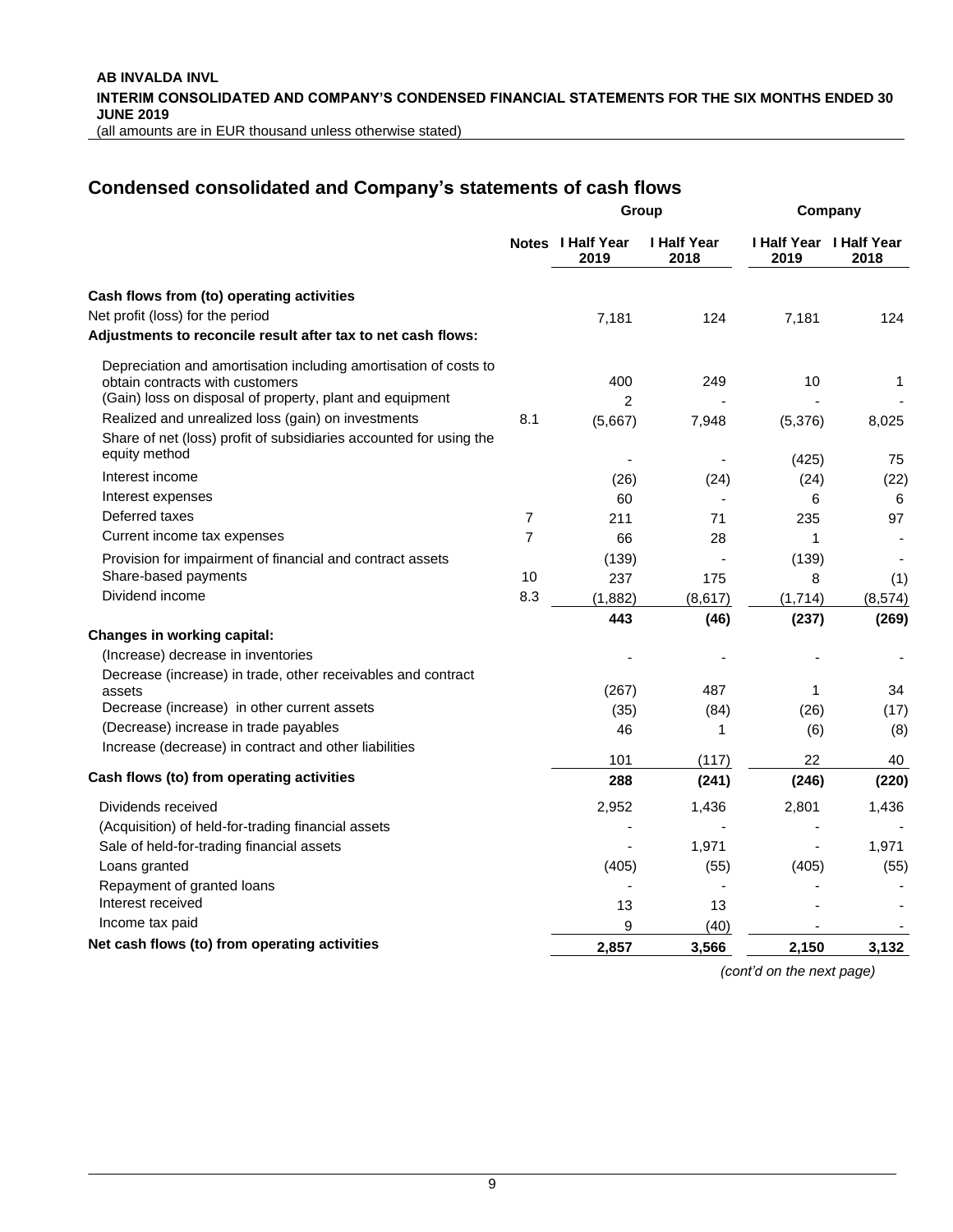**AB INVALDA INVL INTERIM CONSOLIDATED AND COMPANY'S CONDENSED FINANCIAL STATEMENTS FOR THE SIX MONTHS ENDED 30 JUNE 2019** (all amounts are in EUR thousand unless otherwise stated)

### **Interim consolidated and Company's condensed statements of cash flows(cont'd)**

|                                                                                                                 |    | Group                     |                            | Company                                |                          |  |
|-----------------------------------------------------------------------------------------------------------------|----|---------------------------|----------------------------|----------------------------------------|--------------------------|--|
|                                                                                                                 |    | Notes I Half Year<br>2019 | I Half<br><b>Year 2018</b> | <b>I Half Year I Half Year</b><br>2019 | 2018                     |  |
| Cash flows from (to) investing activities                                                                       |    |                           |                            |                                        |                          |  |
| Acquisition of non-current assets (intangible and property, plant and<br>equipment)                             |    | (19)                      | (27)                       |                                        |                          |  |
| Proceeds from sale of non-current assets (intangible and property, plant<br>and equipment)                      |    |                           |                            |                                        |                          |  |
| Costs to obtain contracts with customers                                                                        |    | (561)                     | (251)                      |                                        |                          |  |
| Acquisition and establishment of subsidiaries, net of cash acquired                                             | 5  |                           | (3)                        |                                        | (525)                    |  |
| Proceeds from sales of subsidiaries, net of cash disposed                                                       | 5  | 2,036                     |                            | 2.036                                  |                          |  |
| Acquisition of associates                                                                                       | 5  | (41)                      | (251)                      | (41)                                   | (63)                     |  |
| Proceeds from sales of associates                                                                               | 5  |                           | 20                         |                                        | 20                       |  |
| (Acquisition) of financial assets designated at fair value through profit<br>and loss (except held-for-trading) |    | (3, 351)                  | (299)                      | (3, 351)                               | (49)                     |  |
| Sale of financial assets designated at fair value through profit and loss<br>(except held-for-trading)          |    | 202                       | 202                        | 99                                     | $\overline{\phantom{a}}$ |  |
| Net cash flows (to) investing activities                                                                        |    | (1,734)                   | (609)                      | (1, 257)                               | (617)                    |  |
| Cash flows from (to) financing activities                                                                       |    |                           |                            |                                        |                          |  |
| Cash flows related to Group owners                                                                              |    |                           |                            |                                        |                          |  |
| Issue of shares                                                                                                 | 10 | 52                        |                            | 52                                     |                          |  |
| Acquisition of own shares                                                                                       | 10 | (14)                      | (19)                       | (14)                                   | (19)                     |  |
| Dividends paid to equity holders of the parent                                                                  |    | (3)                       | (3)                        | (3)                                    | (3)                      |  |
|                                                                                                                 |    | 35                        | (22)                       | 35                                     | (22)                     |  |
| Cash flows related to other sources of financing                                                                |    |                           |                            |                                        |                          |  |
| Proceeds from borrowings                                                                                        |    |                           |                            |                                        |                          |  |
| Repayment of borrowings                                                                                         |    |                           |                            |                                        |                          |  |
| Lease payments                                                                                                  |    | (85)                      |                            | (6)                                    |                          |  |
| Interest paid                                                                                                   |    | (60)                      |                            | (6)                                    |                          |  |
|                                                                                                                 |    | (145)                     |                            | (12)                                   |                          |  |
| Net cash flows (to) from financing activities                                                                   |    | (110)                     | (22)                       | 23                                     | (22)                     |  |
| Impact of currency exchange on cash and cash equivalents                                                        |    |                           |                            |                                        |                          |  |
| Net (decrease) increase in cash and cash equivalents                                                            |    | 1.013                     | 2,935                      | 916                                    | 2.493                    |  |
| Cash and cash equivalents at the beginning of the period                                                        |    | 2,048                     | 2,133                      | 670                                    | 1,050                    |  |
| Cash and cash equivalents at the end of the period                                                              |    | 3,061                     | 5,068                      | 1,586                                  | 3,543                    |  |

*(the end)*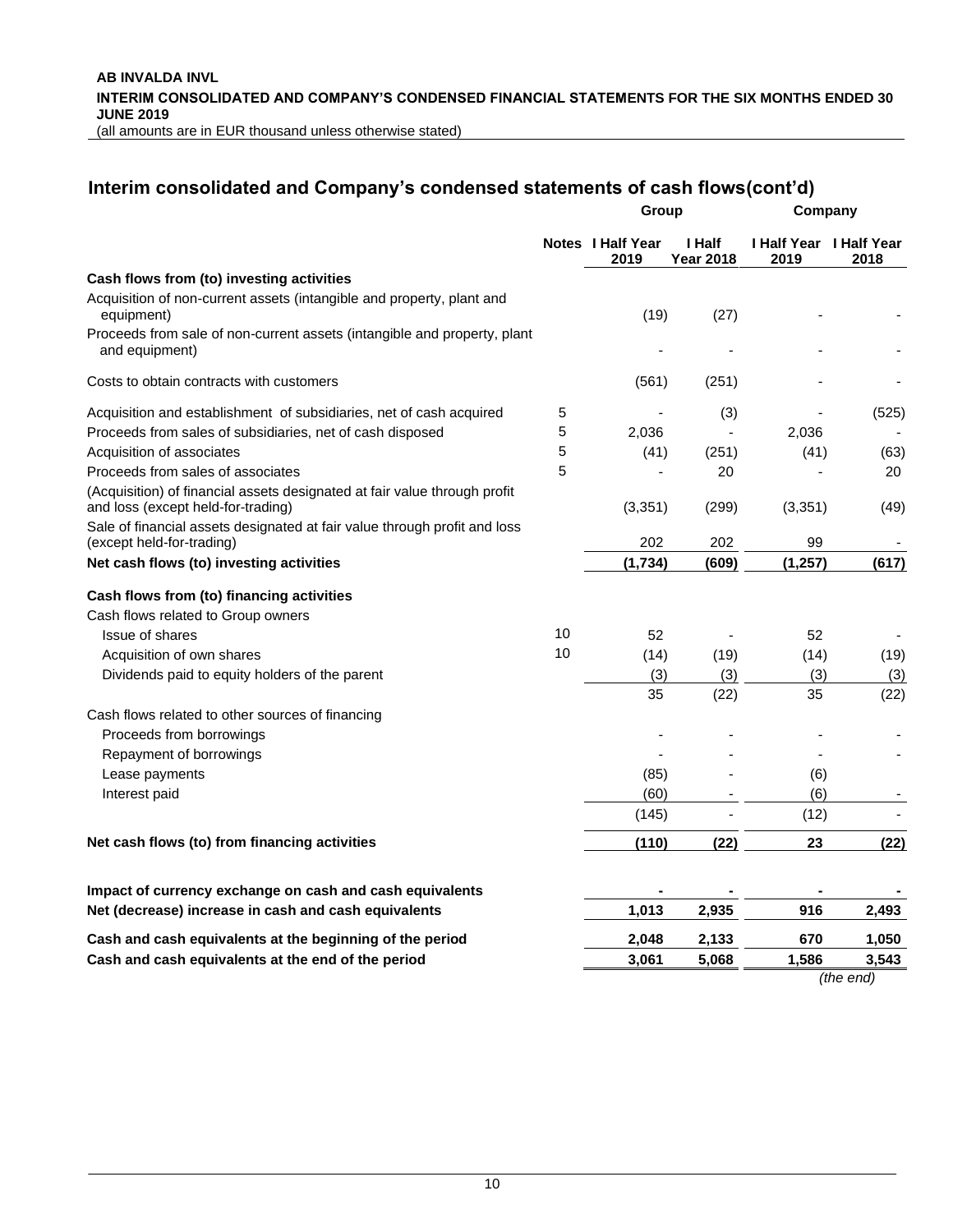### **Notes to the interim condensed financial statements**

#### <span id="page-10-0"></span>**1 General information**

AB Invalda INVL (hereinafter the Company) is a joint stock company registered in the Republic of Lithuania on 20 March 1992. The address of the office is as follows:

Gynėjų g. 14, Vilnius, Lithuania.

The Group consists of the Company and its directly and indirectly owned consolidated subsidiaries (hereinafter the Group, Note 1 of annual financial statements for year ended 31 December 2018).

The Company is incorporated and domiciled in Lithuania. AB Invalda INVL is one of the leading asset management groups and one of the major companies investing in other businesses in the Baltic whose primary objective is to steadily increase the investors equity value, solely for capital appreciation or investment income (in the form of dividends and interest). The Company's main investments are in asset management, agriculture, facility management and real estate (from 2016) segments. Asset management segment is strategical investment of the Company. The entities of the asset management segment manage pension, bond and equity investments funds, alternative investments, individual portfolios, private equity and other financial instruments. They serve more than 200 thousand clients in Lithuania and Latvia, plus international investors, with total assets under management of over EUR 900 million.

In respect of each business the Company defines its performance objectives, sets up the management team, participates in the development of the business strategy and monitors its implementation. The Company plays an active role in making the decisions on strategic and other important issues that have an effect on the value of the Group companies.

The Company's shares are traded on the Baltic Secondary List of Nasdaq Vilnius.

As at 30 June 2019 and 31 December 2018 the shareholders of the Company were (by votes)\*:

|                           | 30 June 2019            |            | 31 December 2018        |            |  |
|---------------------------|-------------------------|------------|-------------------------|------------|--|
|                           | Number of<br>votes held | Percentage | Number of<br>votes held | Percentage |  |
| UAB LJB Investments       | 3,515,855               | 30.28%     | 3,515,855               | 30.41%     |  |
| Mrs. Irena Ona Mišeikienė | 3,369,435               | 29.02%     | 3,369,435               | 29.15%     |  |
| UAB Lucrum Investicija    | 2,401,442               | 20.68%     | 2,401,442               | 20.77%     |  |
| Mr. Alvydas Banys         | 910.875                 | 7.85%      | 910.875                 | 7.88%      |  |
| Ms. Indrė Mišeikytė       | 236,867                 | 2.04%      | 236,867                 | 2.05%      |  |
| Other minor shareholders  | 1,176,017               | 10.13%     | 1,125,663               | 9.74%      |  |
| Total                     | 11.610.491              | 100.00%    | 11.560.137              | 100.00%    |  |

\*Votes were calculated according to law applicable on 30 June 2019 and 31 December 2018, respectively.

The shareholders of the Company – Mr. Alvydas Banys, UAB LJB Investments, Mrs. Irena Ona Mišeikienė, Ms. Indrė Mišeikytė, Mr. Darius Šulnis and UAB Lucrum Investicija – have signed the agreement on the implementation of a long-term corporate governance policy. So their votes are counted together (89.87%).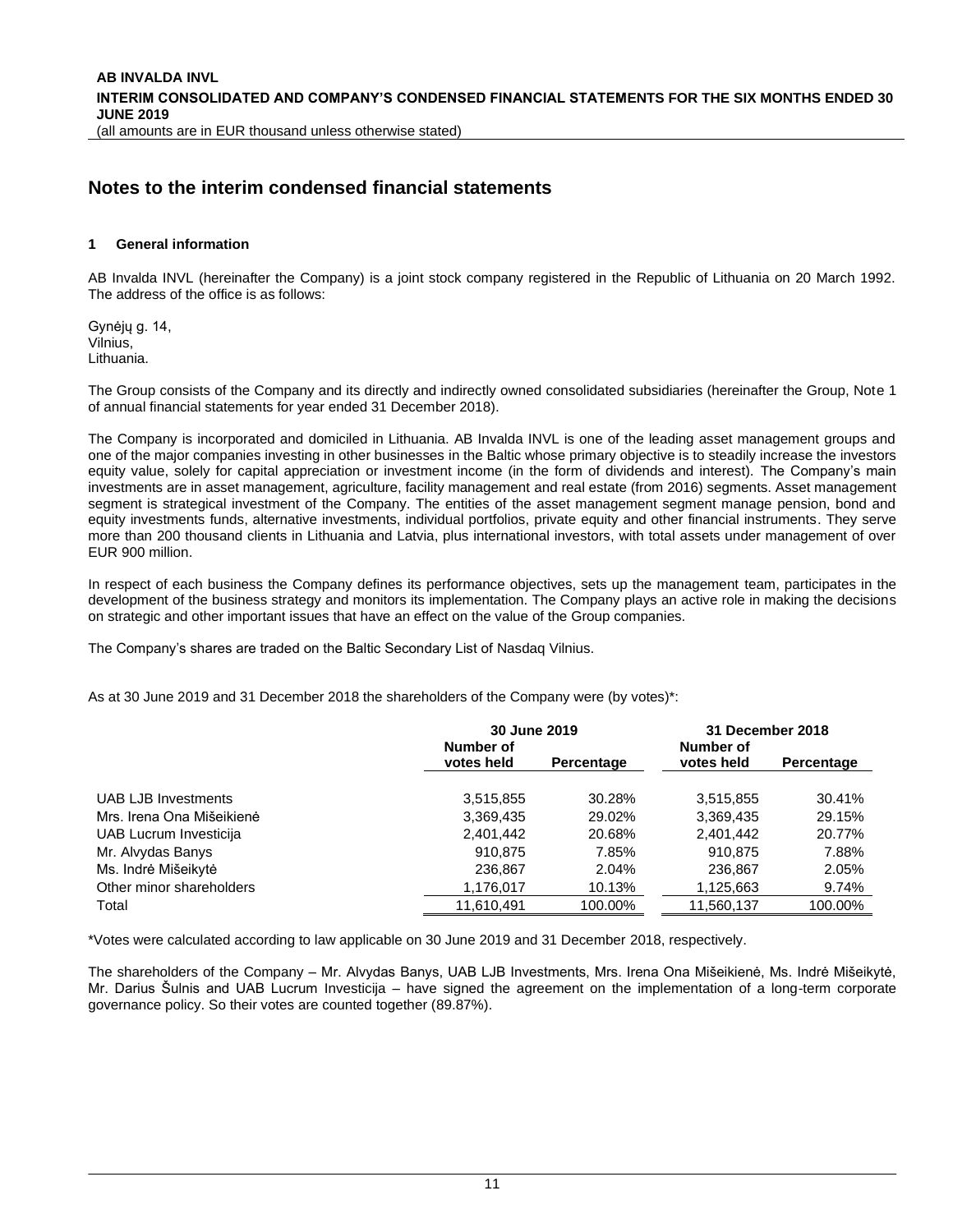#### <span id="page-11-1"></span><span id="page-11-0"></span>**2 Basis of preparation and accounting policies**

#### **Basis of preparation**

The interim condensed financial statements for the six months ended 30 June 2019 have been prepared in accordance with IAS 34 Interim Financial Reporting.

The interim condensed financial statements do not include all the information and disclosures required in the annual financial statements, and should be read in conjunction with the Group's annual financial statements as at 31 December 2018.

#### **Significant accounting policies**

The accounting policies adopted in the preparation of the interim condensed financial statements are consistent with those followed in the preparation of the Group's and the Company's annual financial statements for the year ended 31 December 2018 , except adoption of new Standards and Interpretations as of 1 January 2019, noted below.

A number of new or amended standards became applicable for the current reporting period:

- − IFRS 16 *Leases* (effective for annual periods beginning on or after 1 January 2019);
- − IFRIC 23 *Uncertainty over Income Tax Treatments* (effective for annual periods beginning on or after 1 January 2019);
- − *Annual Improvements* to IFRSs 2015-2017 cycle (effective for annual periods beginning on or after 1 January 2019);
- − Amendments to IAS 28 *Long-term Interests in Associates and Joint Ventures* (effective for annual periods beginning on or after 1 January 2019);
- − Amendments to IFRS 9 *Prepayment Features with Negative Compensation* (effective for annual periods beginning on or after 1 January 2019);
- − Amendments to IAS 19: *Plan Amendment, Curtailment or Settlement* (effective for annual periods beginning on or after 1 January 2019).

#### IFRS 16 *Leases*

The new standard sets out the principles for the recognition, measurement, presentation and disclosure of leases. All leases result in the lessee obtaining the right to use an asset at the start of the lease and, if lease payments are made over time, also obtaining financing. Accordingly, IFRS 16 eliminates the classification of leases as either operating leases or finance leases as is required by IAS 17 and, instead, introduces a single lessee accounting model. Lessees will be required to recognise: (a) assets and liabilities for all leases with a term of more than 12 months, unless the underlying asset is of low value; and (b) depreciation of lease assets separately from interest on lease liabilities in the income statement. IFRS 16 substantially carries forward the lessor accounting requirements in IAS 17. Accordingly, a lessor continues to classify its leases as operating leases or finance leases, and to account for those two types of leases differently. The Group and the Company has adopted IFRS 16 retrospectively from 1 January 2019, but has not restated comparatives for the 2018 reporting period, as permitted under the specific transitional provisions in the standard. The Group and the Company recognized right of use assets and lease liability of EUR 1,478 thousand and EUR 121 thousand, respectively (in the caption 'Property, plant and equipment' of the statements of financial position). In the income statement depreciation of lease assets (the Group: EUR 109 thousand, the Company: EUR 9 thousand) and interest on lease liabilities (the Group: EUR 60 thousand, the Company: EUR 6 thousand) replaced previously recognised lease expenses (the Group: EUR 144 thousand, the Company: EUR 12 thousand). The maturity of lease agreements is until 2025. The Group's and Company's weighted average of the lessee's incremental borrowing rate applied to lease liabilities recognised in the statement of financial position at the date of initial application is 8.85 percent and 10.29 percent, respectively.

The other amendments to existing standards and interpretation are not relevant to the Group and the Company.

Quantitative information for 1<sup>st</sup> Half Year of 2018, related with application of IFRS 15, has been restated in these financial statements, given that, following the audit, impact of application of IFRS 15 was revised in the financial statements for 2018.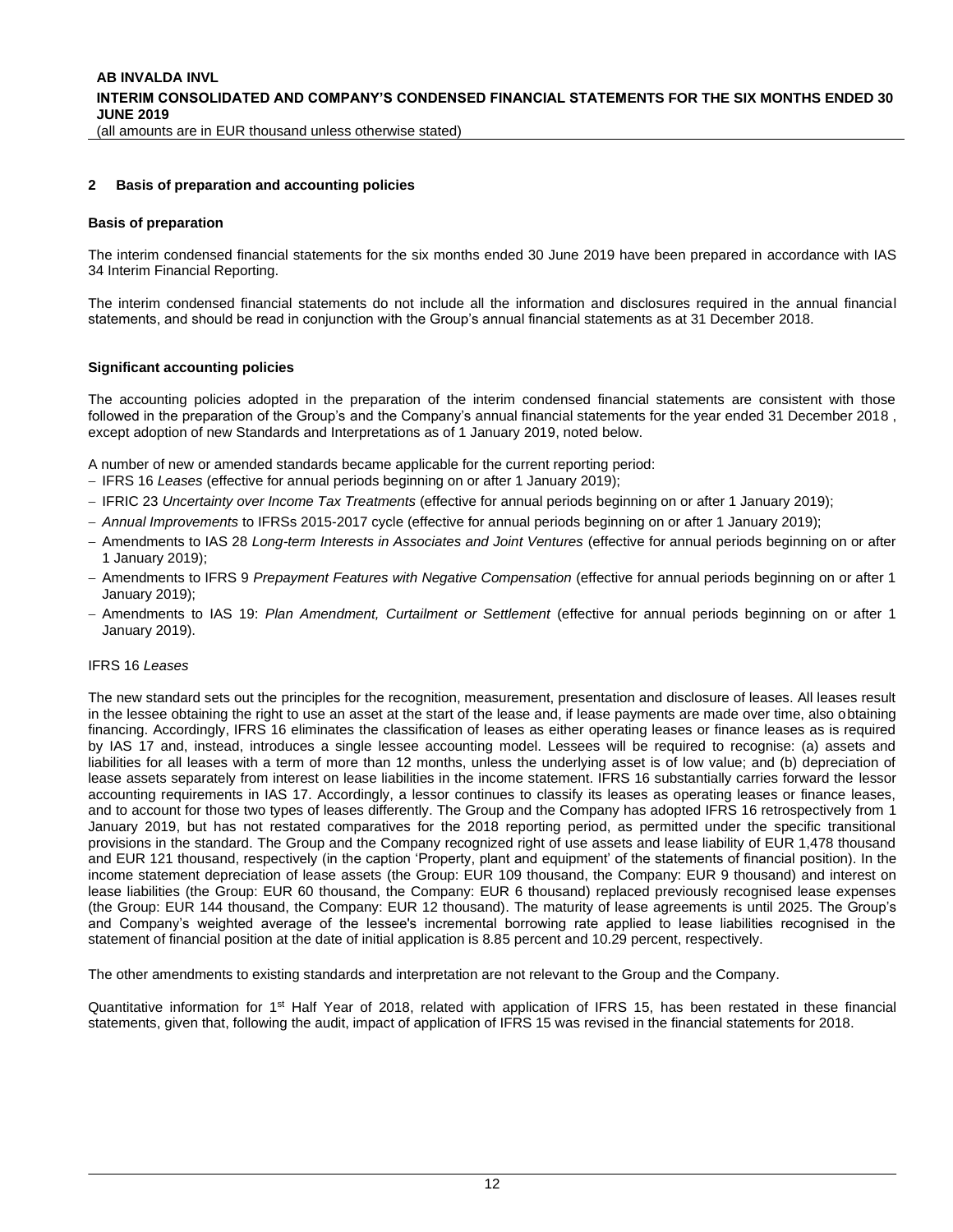(all amounts are in EUR thousand unless otherwise stated)

#### <span id="page-12-0"></span>**3 Segment information**

The Board of Directors monitors the operating results of the business units of the Group separately for the purpose of making decisions about resource allocations and performance assessment. After becoming investment entity the performance of segments excluding asset management segment is evaluated based on changes in fair value of investments, including dividends income received by the Company. Asset management segment's performance is evaluated based on net profit or loss. Group financing (including finance costs and finance income) and income taxes are allocated between segments as they are identified on basis of separate legal entities. Consolidation adjustments and eliminations are not allocated on a segment basis. Segment assets are measured in a manner consistent with that of the financial statements. All assets are allocated between segments, because segments are identified on a basis of separate legal entities. The granted loans by the Company are allocated to segment's, to which entities they are granted, assets. The impairment losses of these loans are allocated to a segment to which the loan was granted initially.

For management purposes, the Group is organised into following operating segments based on their products and services:

#### Asset management

The asset management segment includes pension, investment funds, private equity, alternative investments and portfolio management, financial brokerage and land administration services.

#### **Agriculture**

Agricultural activities include the primary crop and livestock (milk) production, feed production and grain processing and agricultural services.

#### Facility management

The facility management segment includes facility management of dwelling-houses, commercial and public real estate properties.

#### Real estate

The real estate segment is investing in investment properties held for future development and in commercial real estate and its rent.

#### All other segments

All other segments are involved in road signs production, wood manufacturing. The Group also presents investment, financing and management activities of the holding company in this column, as these are not analysed separately by the Board of Directors.

Segment revenue, segment expense and segment result include transfers between business segments. Those transfers are eliminated in column 'Inter-segment transactions and consolidation adjustments'.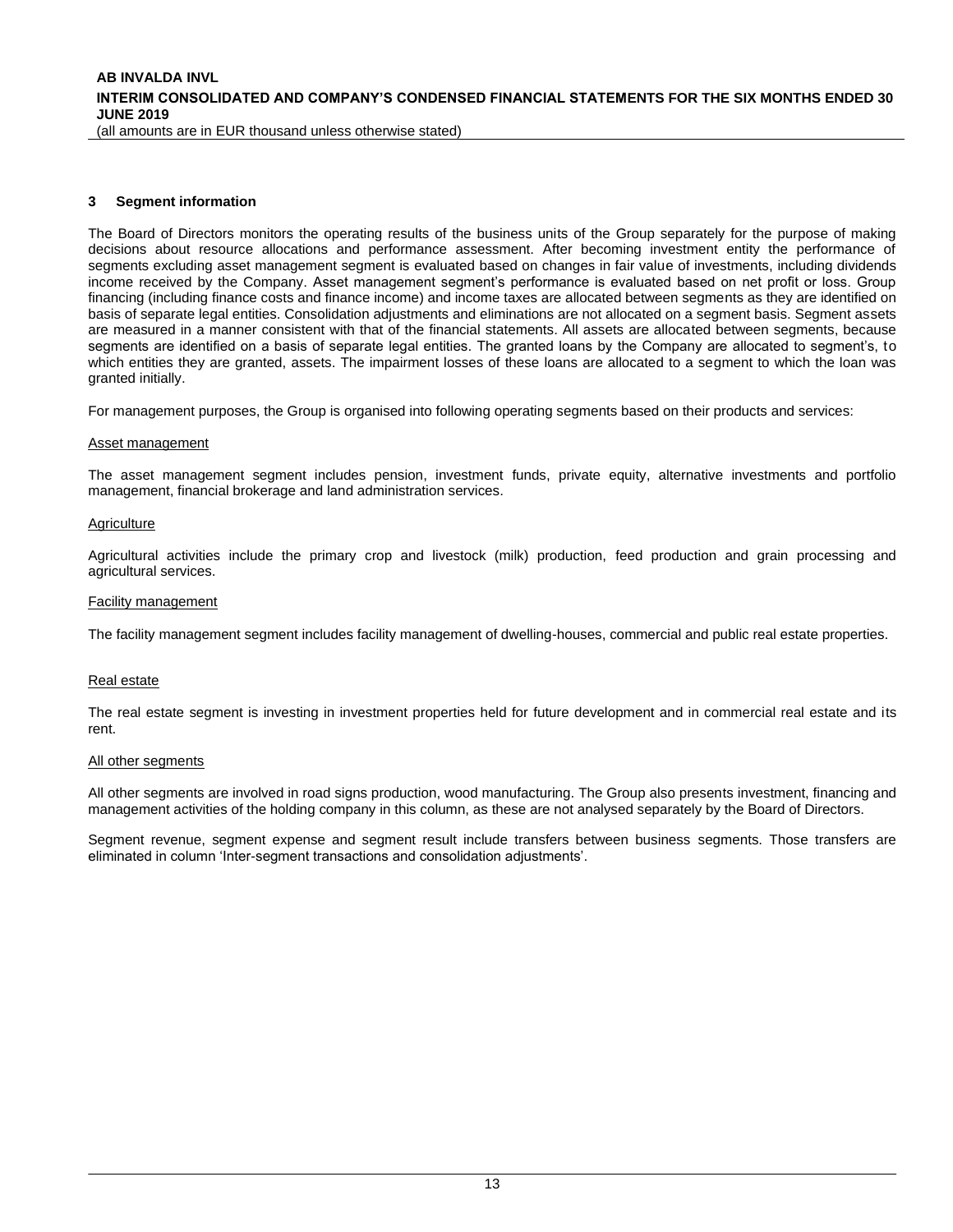**AB INVALDA INVL INTERIM CONSOLIDATED AND COMPANY'S CONDENSED FINANCIAL STATEMENTS FOR THE SIX MONTHS ENDED 30 JUNE 2019**

(all amounts are in EUR thousand unless otherwise stated)

#### **[3](#page-12-0) Segment information (cont'd)**

The following table presents measurement of segments results after becoming investment entity on the basis of changes in fair value:

|                                               | <b>Agriculture</b> | <b>Facility</b><br>management | <b>Real estate</b> | All other<br>segments | <b>Total</b> |
|-----------------------------------------------|--------------------|-------------------------------|--------------------|-----------------------|--------------|
| Reporting period ended 30 June 2019           |                    |                               |                    |                       |              |
| Net changes in fair value on financial assets | 2.923              | 4 <sup>1</sup>                | 84                 | 2.328                 | 5,376        |
| Total changes in fair value                   | 2.923              | 41                            | 84                 | 2.328                 | 5,376        |

|                                               | <b>Agriculture</b> | <b>Facility</b><br>management | <b>Real estate</b> | All other<br>segments | Total   |
|-----------------------------------------------|--------------------|-------------------------------|--------------------|-----------------------|---------|
| Reporting period ended 30 June 2018           |                    |                               |                    |                       |         |
| Net changes in fair value on financial assets | 196                | (1.328)                       | (318)              | (6.575)               | (8,025) |
| Total changes in fair value                   | 196                | (1.328)                       | (318)              | (6, 575)              | (8,025) |

The following table presents revenues and profit (loss) information regarding the Group's business segments for the six months ended 30 June 2019:

|                                                                             | Asset<br>management |       | <b>Facility</b><br>Agriculture management | <b>Real estate</b> | All other<br>segments | Inter-segment<br>transactions and<br>consolidation<br>adjustments | <b>Total</b> |
|-----------------------------------------------------------------------------|---------------------|-------|-------------------------------------------|--------------------|-----------------------|-------------------------------------------------------------------|--------------|
| <b>Period ended</b><br>30 June 2019                                         |                     |       |                                           |                    |                       |                                                                   |              |
| Revenue                                                                     |                     |       |                                           |                    |                       |                                                                   |              |
| Sales to external<br>customers                                              | 4,691               |       |                                           |                    | 17                    |                                                                   | 4,708        |
| Inter-segment sales                                                         |                     |       |                                           |                    |                       |                                                                   |              |
| <b>Total revenue</b>                                                        | 4,691               |       |                                           |                    | 17                    |                                                                   | 4,708        |
| <b>Results</b>                                                              |                     |       |                                           |                    |                       |                                                                   |              |
| Other income                                                                | 175                 |       | 205                                       | 554                | 990                   |                                                                   | 1,924        |
| Net changes in fair value of<br>financial assets<br>Impairment of financial | 291                 | 2,923 | 41                                        | 84                 | 2,328                 |                                                                   | 5,667        |
| assets                                                                      |                     |       |                                           |                    | 139                   |                                                                   | 139          |
| Segment expenses                                                            | (4,690)             |       |                                           |                    | (290)                 |                                                                   | (4,980)      |
| Profit (loss) before income<br>tax<br>Income tax credit                     | 467                 | 2,923 | 246                                       | 638                | 3,184                 |                                                                   | 7,458        |
| (expenses)                                                                  | (41)                |       |                                           |                    | (236)                 |                                                                   | (277)        |
| Net profit (loss) for the<br>period                                         | 426                 | 2,923 | 246                                       | 638                | 2,948                 |                                                                   | 7,181        |
| Attributable to:                                                            |                     |       |                                           |                    |                       |                                                                   |              |
| Equity holders of the<br>parent                                             | 426                 | 2,923 | 246                                       | 638                | 2,948                 |                                                                   | 7,181        |
| Non-controlling interest                                                    |                     |       |                                           |                    |                       |                                                                   |              |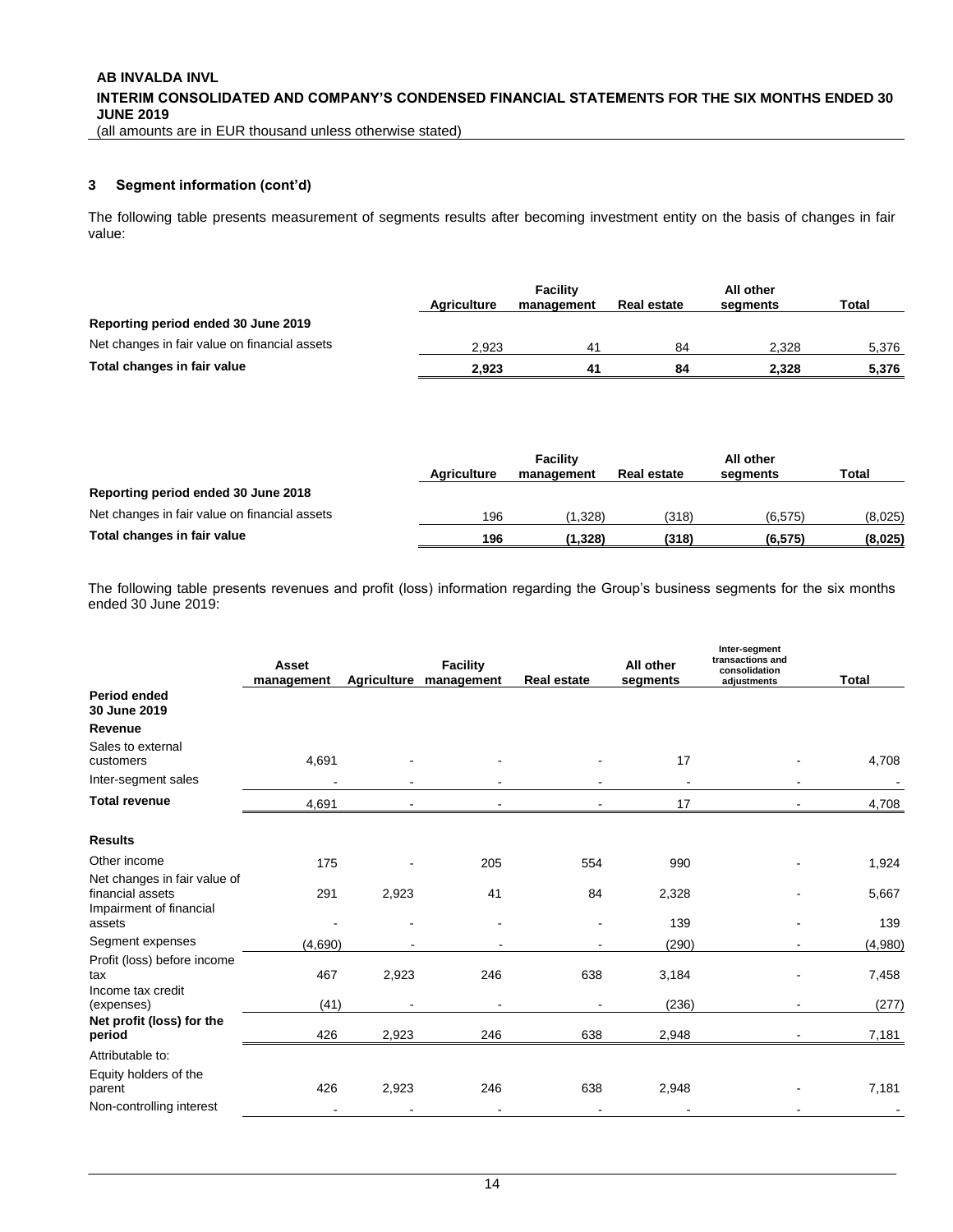#### **[3](#page-12-0) Segment information (cont'd)**

The following table presents revenues and profit (loss) information regarding the Group's business segments for the six months ended 30 June 2018:

|                                                         | Asset<br>management | <b>Agriculture</b> | <b>Facility</b><br>management | Real estate | All other<br>segments | Inter-segment<br>transactions and<br>consolidation<br>adjustments | <b>Total</b> |
|---------------------------------------------------------|---------------------|--------------------|-------------------------------|-------------|-----------------------|-------------------------------------------------------------------|--------------|
| <b>Period ended</b><br>30 June 2018                     |                     |                    |                               |             |                       |                                                                   |              |
| Revenue                                                 |                     |                    |                               |             |                       |                                                                   |              |
| Sales to external<br>customers                          | 3,434               |                    |                               |             | 16                    |                                                                   | 3,450        |
| Inter-segment sales                                     | $\blacksquare$      |                    |                               |             | ٠                     |                                                                   |              |
| <b>Total revenue</b>                                    | 3,434               |                    |                               |             | 16                    |                                                                   | 3,450        |
| <b>Results</b>                                          |                     |                    |                               |             |                       |                                                                   |              |
| Other income                                            | 47                  |                    | 535                           | 551         | 7,510                 |                                                                   | 8,643        |
| Net changes in fair value of<br>financial assets        | 77                  | 196                | (1,328)                       | (318)       | (6, 575)              |                                                                   | (7, 948)     |
| Segment expenses                                        | (3,636)             |                    |                               |             | (286)                 |                                                                   | (3,922)      |
| Profit (loss) before income<br>tax<br>Income tax credit | (78)                | 196                | (793)                         | 233         | 665                   |                                                                   | 223          |
| (expenses)                                              | (2)                 |                    |                               |             | (97)                  |                                                                   | (99)         |
| Net profit (loss) for the<br>period                     | (80)                | 196                | (793)                         | 233         | 568                   |                                                                   | 124          |
| Attributable to:                                        |                     |                    |                               |             |                       |                                                                   |              |
| Equity holders of the<br>parent                         | (80)                | 196                | (793)                         | 233         | 568                   |                                                                   | 124          |
| Non-controlling interest                                |                     | $\blacksquare$     |                               |             |                       |                                                                   |              |

The following table represents segment assets of the Group operating segments as at 30 June 2019 and 31 December 2018:

| <b>Segment assets</b> | Asset<br>management | Agriculture | Facility<br>management | <b>Real estate</b> | All other segments Elimination |       | Total  |
|-----------------------|---------------------|-------------|------------------------|--------------------|--------------------------------|-------|--------|
| At 30 June 2019       | 14.168              | 15.146      | 4.343                  | 10.402             | 33.941                         | (129) | 77.871 |
| At 31 December 2018   | 2.174،              | 12.223      | 3.996                  | 10.276             | 29.966                         | 19)   | 68.616 |

The following table represents segment liabilities of the Group operating segments as at 30 June 2018 and 31 December 2017:

| <b>Segment liabilities</b> | Asset<br>management | Agriculture              | Facility<br>management | <b>Real estate</b>       | All other seaments Elimination |      | Total |
|----------------------------|---------------------|--------------------------|------------------------|--------------------------|--------------------------------|------|-------|
| At 30 June 2019            | 3.544               |                          |                        |                          | .496                           | 129  | 4.911 |
| At 31 December 2018        | .942                | $\overline{\phantom{a}}$ | $\sim$                 | $\overline{\phantom{a}}$ | 1.189                          | (19) | 3.112 |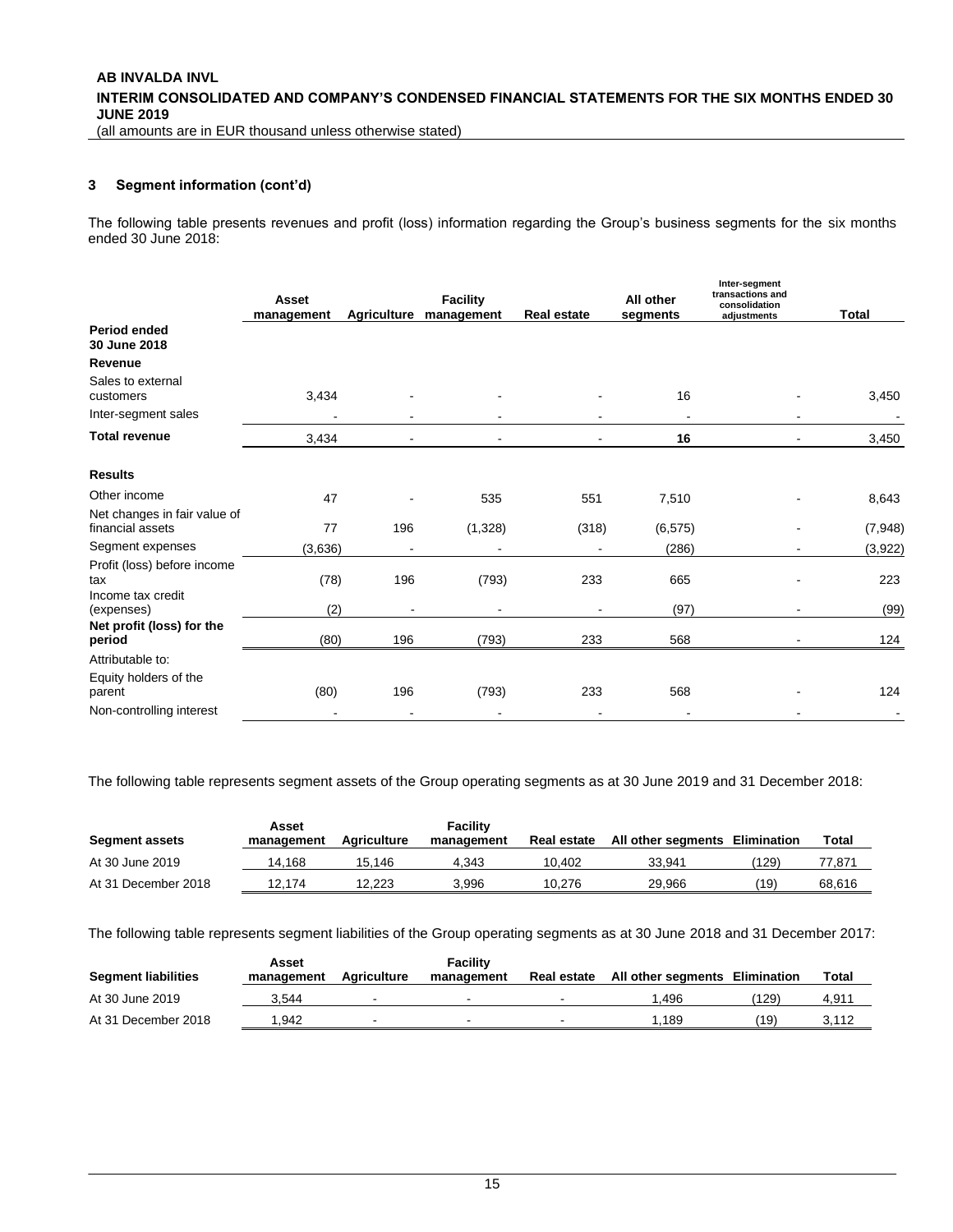#### **4 Dividends**

In 2019 and 2018 dividends were not declared.

#### <span id="page-15-0"></span>**5 Investment into subsidiaries and associates**

#### *1 st Half Year of 2019*

In February 2019 the subsidiaries UAB BSGF Sanus and BSGF Fortis were sold to a closed-end private equity fund INVL Baltic Sea Growth Fund for EUR 304 thousand. Entities were established for the benefit of this fund and, therefore, were sold for price equalled to investment amount.

In 1<sup>st</sup> Half Year of 2019 convertible bonds of UAB MD Partners were redeemed for EUR 1,732 thousand.

During the six months of 2019 the Company has additionally acquired shares of INVL Baltic Real Estate for EUR 41 thousand on the stock exchange.

In 1<sup>st</sup> Half Year of 2019 the Company has granted loans of EUR 105 thousand to UAB Kelio ženklai and loans of EUR 300 thousand to UAB Įmonių grupė Inservis. Latter loan was used to acquire from the state 51.67% stake in UAB Informacinio Verslo Paslaugų Įmonė for EUR 352 thousand. The transaction with the state entity Turto Bankas was completed on 31 January 2019. After this transaction, the Group increased its shareholding in UAB Informacinio Verslo Paslaugų Įmonė up to 88.7 percent. UAB Informacinio Verslo Paslaugų Įmonė has a licence of payment institution issued by the Bank of Lithuania. The company administers taxes on energy and utilities provided to residents, provides services to companies and institutions.

In March 2019 UAB Litagra is acquired additional 10% of own shares from its other shareholders. Therefore, owned voting rights of UAB Litagra is increased to 45.53%.

#### *1 st Half Year of 2018*

#### Increase of share capital

In May 2018 the Company has additional invested EUR 522 thousand into the share capital of UAB INVL Asset Management.

In May 2018 the Company has established UAB MD Partners by investing EUR 3 thousand. The entity has owned 37.5% of HEIM Partners Limited shares (other shareholders is the European Bank for Reconstruction and Development (37.5% of shares) and subsidiary of fund managed by Ukrainian private equity manager Horizon Capital (25% of shares)). On 22 June 2018 HEIM Partners Limited signed a Pre-Contract with the Moldovan Agency for Public Property regarding the participation in the auction to acquire a stake of 41.09% in the largest Moldovan bank Moldova-Agroindbank (MAIB). The acquisition was completed on 2 October 2018.

#### Acquisition of shares of INVL Baltic Real Estate

During the six months of 2018 the Company has additionally acquired shares of INVL Baltic Real Estate for EUR 63 thousand on the stock exchange. From 2 May 2018 the Company publicly offered to buy shares of INVL Baltic Real Estate in accordance with the approved Prospectus. During the six months of 2018 the shares in accordance with the Prospectus were sold for EUR 20 thousand.

#### *Acquisition of UAB Mundus*

On 2 February 2018 the Group has acquired 51% shares of UAB Mundus for EUR 265 thousand (all amount would be paid in cash, contingent consideration is amounted to EUR 77 thousand). Until 30 June 2018 EUR 188 thousand was paid. At 30 June 2018 was not satisfied one of condition of contingent consideration and, therefore, the obligation to pay contingent consideration is lapsed. Therefore, the Group has recognised gain from changes in fair value of contingent consideration of EUR 50 thousand in 1<sup>st</sup> Half Year of 2018. The acquiree operates in Lithuania and has managed one investment fund, which invest into private debt investments of fast growing alternative finance companies. As of 31 December 2017 the entity managed EUR 13.7 million of assets. The 49% shares of UAB Mundus are owned by two key management personnel of entity. With them is signed shareholders agreement in November 2017. According to the agreement it is required consent of one of other shareholder to direct the relevant activities of the entity. In the agreement is not specified with which of other shareholder have to be agreed decisions regarding the relevant activities of the entity. Therefore, the Group had not control or joint control over entity and accounted the investment as associate at fair value, because the Company is investment entity.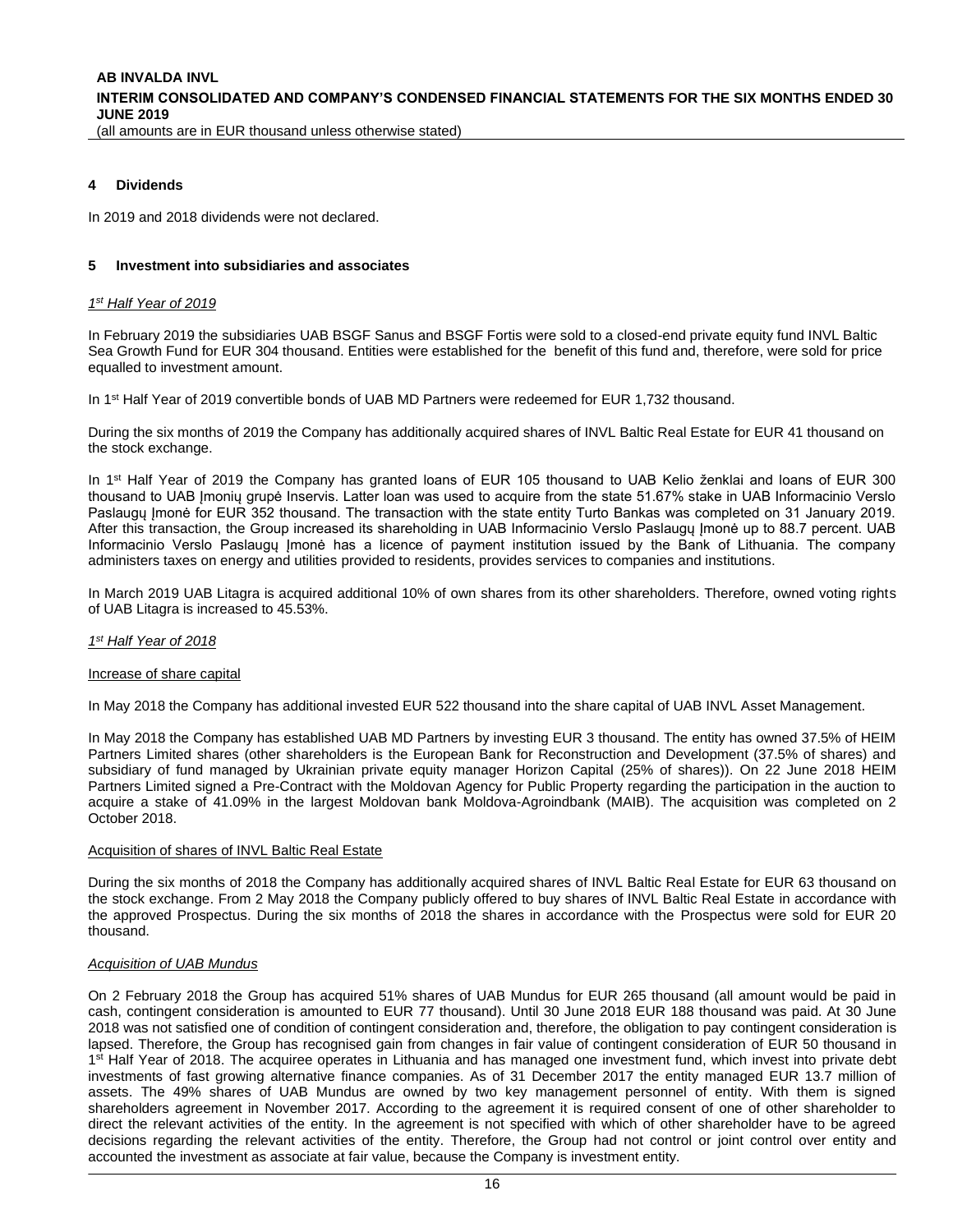(all amounts are in EUR thousand unless otherwise stated)

#### <span id="page-16-0"></span>**6 Financial assets and fair value hierarchy**

The Group uses the following hierarchy for determining and disclosing the fair value of financial instruments by valuation technique:

Level 1: quoted (unadjusted) prices in active markets for identical assets or liabilities;

Level 2: other techniques for which all inputs which have a significant effect on the recorded fair value are observable, either directly or indirectly;

Level 3: techniques which use inputs which have a significant effect on the recorded fair value that are not based on observable market data.

As the Split-off completed in 2014 the Company is investment entity in accordance with IFRS 10. Subsidiaries and associates are measured at fair value through profit or loss.

The fair value of financial instruments traded in active markets is based on quoted market prices at the balance sheet date. A market is regarded as active if quoted prices are readily and regularly available from an exchange and those prices represent actual and regularly occurring market transactions on arm's length basis. The quoted market price used for financial assets held by the Group is the measurement date exchange closing price.

The valuation of Level 3 instruments are performed by the Company's employees, analysts, every quarter. The value are estimated as at the last day of quarter. The management of the Company review the valuations prepared by analysts.

Investment into shares of UAB Litagra (agriculture segment) was measured by average of two methods - using EBITDA multiplier method with deduction of net debt and using Price to book value (P/BV) multiplier method. It was used EBITDA for last three trailing 12 months periods ended at the end of reporting period with bigger weight for last 12 months period figures.

Investment in facility management entities was measured using trailing twelve months EBITDA and applying a multiplier of comparable entity City Service SE, operating in Lithuania and listed on the Warsaw Exchange. It was decided not to use other foreign companies' multipliers, which were higher than the one used in the calculations due to the fact that facility management is local business dependent on varying Lithuanian legal and business environment. Other facility management entities operating in Lithuania are not public companies.

UAB Kelio Ženklai was measured according to fair value of its assets and liabilities. The main assets - buildings - of UAB Kelio Ženklai was valued using sales comparison method. On the assessment the value of UAB Kelio Ženklai reflects its liquidation value.

UAB Mundus was measured using its assets under management and applying a multiplier of assets under management and discount for the small size of the entity and lack of marketability. The multiplier of assets under management is based on ratio between market value of comparable assets management entity and its assets under management.

Investments into UAB MD Partners are measured as fair value of net assets value of entity, where main indirectly owned assets – investment into MAIB bank – are measured by average as two methods – using price to earnings (P/E) and P/BV multiplier method of comparable banks and applying discount at which investment was acquired.

Dormant entities are measured according to its equity, because they have only cash and current liabilities.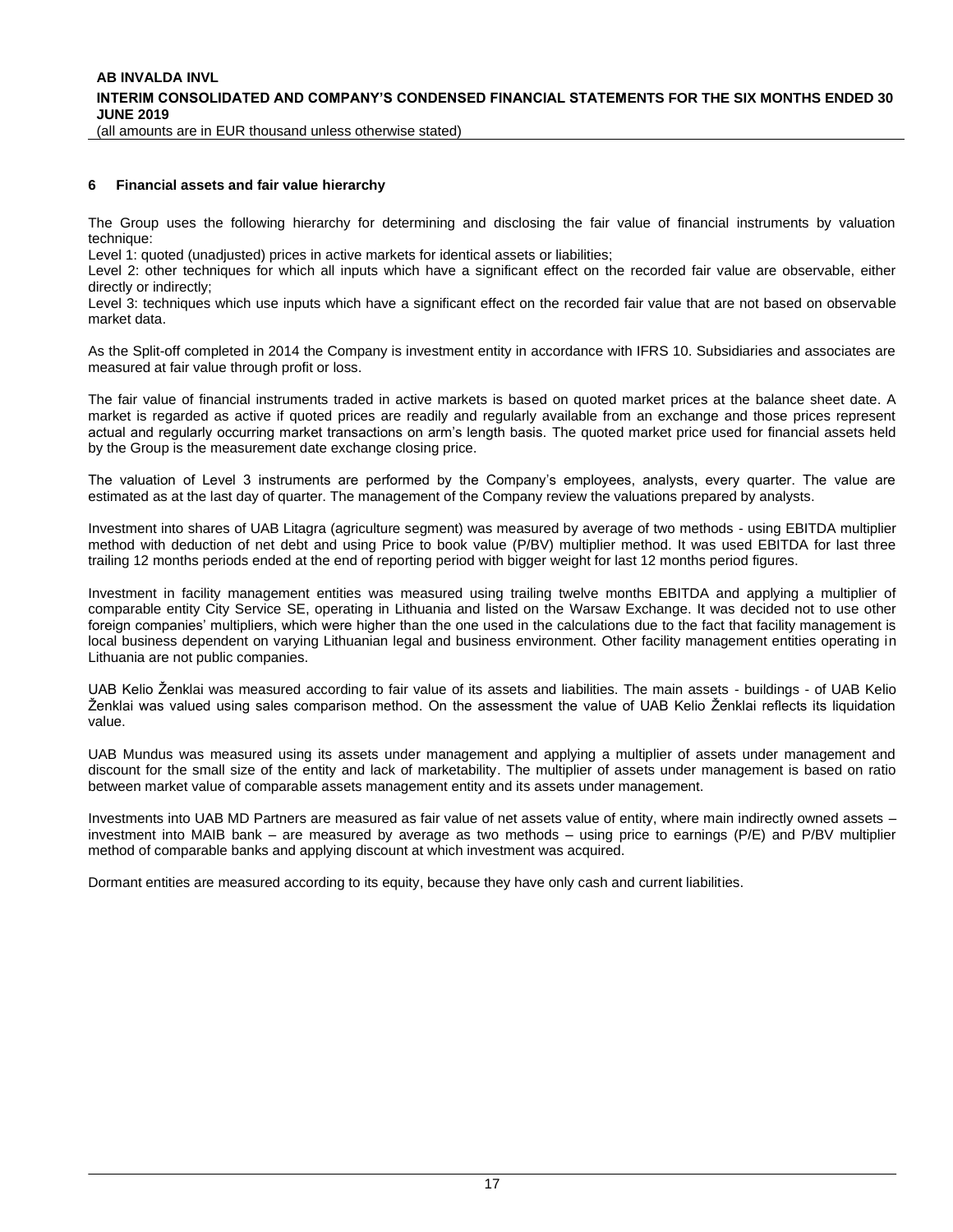#### **[6](#page-16-0) Financial assets and fair value hierarchy (cont'd)**

The following table represents inputs and fair value valuation techniques of subsidiaries and associates used by the Company as at 30 June 2019:

| <b>Profile of activities</b>                                               | <b>Fair value</b> | <b>Valuation technique</b>            | <b>Inputs</b>                                                                   | <b>Values of inputs</b> |
|----------------------------------------------------------------------------|-------------------|---------------------------------------|---------------------------------------------------------------------------------|-------------------------|
| Facility management                                                        |                   | Comparable companies                  | <b>EBITDA</b> multiple                                                          | 11.3                    |
| (Level 3)                                                                  | 4,343             | in the market                         | EBITDA, EUR thousand                                                            | 329                     |
|                                                                            |                   |                                       | <b>EBITDA</b> multiple                                                          | 10.63-12.28             |
| Agriculture (UAB Litagra)                                                  |                   | Comparable companies                  | P/BV                                                                            | $0.6 - 0.96$            |
| (Level 3)                                                                  | 15,146            | in the market                         | EBITDA, EUR thousand                                                            | 3,162                   |
|                                                                            |                   |                                       | Discount for lack of<br>marketability                                           | 10%                     |
|                                                                            |                   |                                       | Assets under<br>management, EUR<br>thousand                                     | 22,304                  |
| Assets management<br>(UAB Mundus) (Level 3)*                               | 240               | Comparable companies<br>in the market | Assets under<br>management multiple                                             | 0.0208                  |
|                                                                            |                   |                                       | Discount for the small size<br>of the entity and lack of<br>marketability       | 20%                     |
| Road signs production,<br>wood manufacturing and<br>dormant SPEs (Level 3) | 556               | Fair value of net assets              |                                                                                 | $\blacksquare$          |
|                                                                            |                   | Comparable companies                  | P/BV multiple                                                                   | 0.70                    |
|                                                                            |                   | in the market                         | P/E multiple                                                                    | 5.64                    |
| Investment entity (UAB MD<br>partners, investment into<br>MAIB) (Level 3)  | 3,709             |                                       | Net profit, EUR thousand<br>Equity, EUR thousand<br>Discount for the small size | 29<br>197               |
|                                                                            |                   |                                       | of the entity and lack of<br>marketability                                      | 69%                     |
| Investment entity (UAB<br>Cedus Invest) (Level 2)                          | 84                | Fair value of net assets              |                                                                                 |                         |
| Dormant SPEs (Level 2)                                                     | 10                | Fair value of net assets              |                                                                                 |                         |

\*Actual only to the Group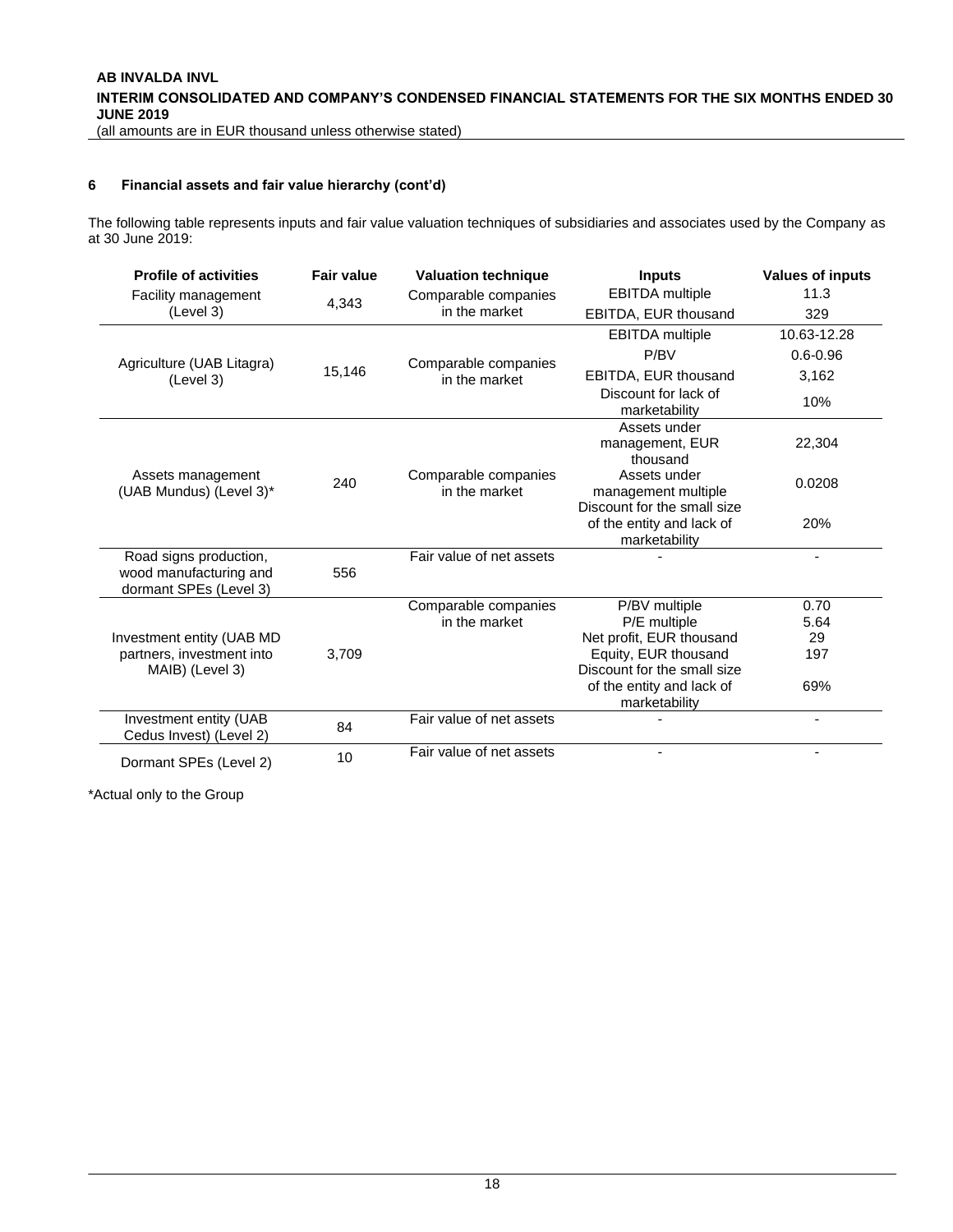(all amounts are in EUR thousand unless otherwise stated)

#### **[6](#page-16-0) Financial assets and fair value hierarchy (cont'd)**

The following table represents inputs and fair value valuation techniques of subsidiaries and associates used by the Company as at 31 December 2018:

| <b>Profile of activities</b>                                               | <b>Fair value</b> | <b>Valuation technique</b>            | <b>Inputs</b>                                                             | <b>Values of inputs</b>  |
|----------------------------------------------------------------------------|-------------------|---------------------------------------|---------------------------------------------------------------------------|--------------------------|
| Facility management                                                        |                   | Comparable companies                  | <b>EBITDA</b> multiple                                                    | 11.9                     |
| (Level 3)                                                                  | 3,996             | in the market                         | EBITDA, EUR thousand                                                      | 310                      |
|                                                                            |                   |                                       | <b>EBITDA</b> multiple                                                    | 8.85-10.97               |
| Agriculture (UAB Litagra)                                                  |                   | Comparable companies                  | P/BV                                                                      | $0.67 - 0.85$            |
| (Level 3)                                                                  | 12,223            | in the market                         | EBITDA, EUR thousand                                                      | 2,805                    |
|                                                                            |                   |                                       | Discount for lack of<br>marketability                                     | 10%                      |
|                                                                            |                   |                                       | Assets under<br>management, EUR<br>thousand                               | 18,634                   |
| Assets management<br>(UAB Mundus) (Level 3)*                               | 246               | Comparable companies<br>in the market | Assets under<br>management multiple                                       | 0.0248                   |
|                                                                            |                   |                                       | Discount for the small size<br>of the entity and lack of<br>marketability | 20%                      |
| Road signs production,<br>wood manufacturing and<br>dormant SPEs (Level 3) | 518               | Fair value of net assets              |                                                                           |                          |
|                                                                            |                   | Fair value of net assets              | P/BV multiple                                                             | 0.81                     |
|                                                                            |                   |                                       | P/E multiple                                                              | 7.3                      |
| Investment entity (UAB MD                                                  |                   |                                       | Net profit, EUR thousand                                                  | 27                       |
| partners, investment into                                                  | 5,314             |                                       | Equity, EUR thousand                                                      | 199                      |
| MAIB) (Level 3)                                                            |                   |                                       | Discount for the small size<br>of the entity and lack of<br>marketability | 69%                      |
| Dormant SPEs (Level 2)                                                     | 316               | Fair value of net assets              |                                                                           | $\overline{\phantom{a}}$ |

\*Actual only to the Group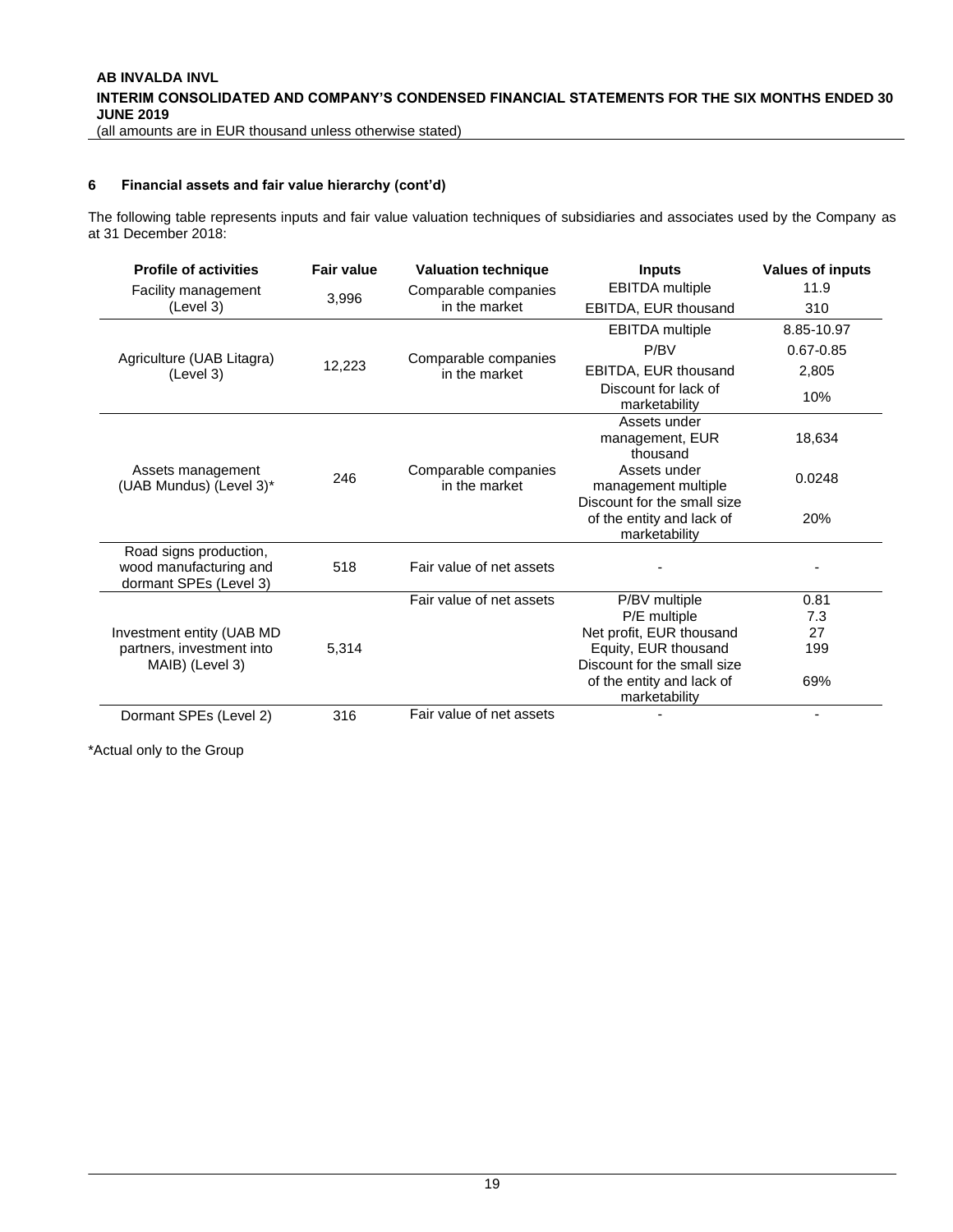#### **[6](#page-16-0) Financial assets and fair value hierarchy (cont'd)**

The table below presents the effect of changing one or more those assumptions behind the valuation techniques adopted based on reasonable possible alternative assumptions:

| <b>Profile of activities</b>                 | Unobservable                               | Reasonable possible                 | Change in Valuation +/- |                           |  |
|----------------------------------------------|--------------------------------------------|-------------------------------------|-------------------------|---------------------------|--|
|                                              | inputs                                     | shift +/- (absolute<br>value/bps/%) | As at 30 June<br>2019   | As at 31 December<br>2018 |  |
|                                              | <b>EBITDA</b> multiple                     |                                     | 310/(310)               | 310/(310)                 |  |
| Facility management (Level 3)                | <b>EBITDA</b>                              | 5 %                                 | 186/(186)               | 184/(184)                 |  |
|                                              | <b>EBITDA</b> multiple                     | 0.5                                 | 235/(235)               | 179/(179)                 |  |
| Agriculture (UAB Litagra) (Level             | P/BV multiple                              | 0.1                                 | 763/(763)               | 712/(712)                 |  |
| 3)                                           | <b>EBITDA</b>                              | 5 %                                 | 390/(390)               | 275/(275)                 |  |
|                                              | Discount for lack of<br>marketability      | 100 bps                             | (168)/168               | (136)/136                 |  |
|                                              | P/BV                                       | 0.1                                 | 239/(239)               | 242/(242)                 |  |
| Investment entity (UAB MD)                   | P/E                                        |                                     | 354/(354)               | 330/(330)                 |  |
| partners, investment into MAIB)<br>(Level 3) | Net profit, EUR<br>thousand<br>Equity, EUR | 5%                                  | 100/(100)               | 120/(120)                 |  |
|                                              | thousand<br>Discount for lack of           | 5%                                  | 84/(84)                 | 98/(98)                   |  |
|                                              | marketability and<br>country risk          | $100$ bps                           | (120)/120               | (142)/142                 |  |

The Management Board of the Company on 5 February 2019 approved entering into INVL Baltic Sea Growth Fund Partnership Agreement and a Subscription Agreement related to investment in the closed-end private equity fund INVL Baltic Sea Growth Fund (hereinafter – BSGF), which is managed by subsidiary UAB INVL Asset Management. The Company will invest EUR 19.15 million in BSGF. It is provided that the capital committed to the fund will be called in stages, for the execution of specific transactions. After the investment in BSGF is made, the Company undertakes not to invest in private equity assets that comply with the fund's strategy and to conduct its main investment activity through this fund. Initially the Company's investment will comprise less than 20 per cent of the capital committed to the fund, while after the second closing it is envisaged that the Company's investment may decrease to less than 10 per cent of the total capital committed to the fund.

In February 2019 was completed first closing of BSGF at 106 EUR million. Until issue of financial statements, the Company has transferred EUR 3,342 thousand of cash into BSGF.

During 1<sup>st</sup> Half Year 2019 and 1<sup>st</sup> Half Year 2018 the Company has additionally acquired shares of INVL Technology for EUR 9 thousand and for EUR 39 thousand on the stock exchange, respectively. During 1<sup>st</sup> Half Year 2018 The Company has sold all owned shares of AB Žemaitijos pienas for EUR 1.971 thousand.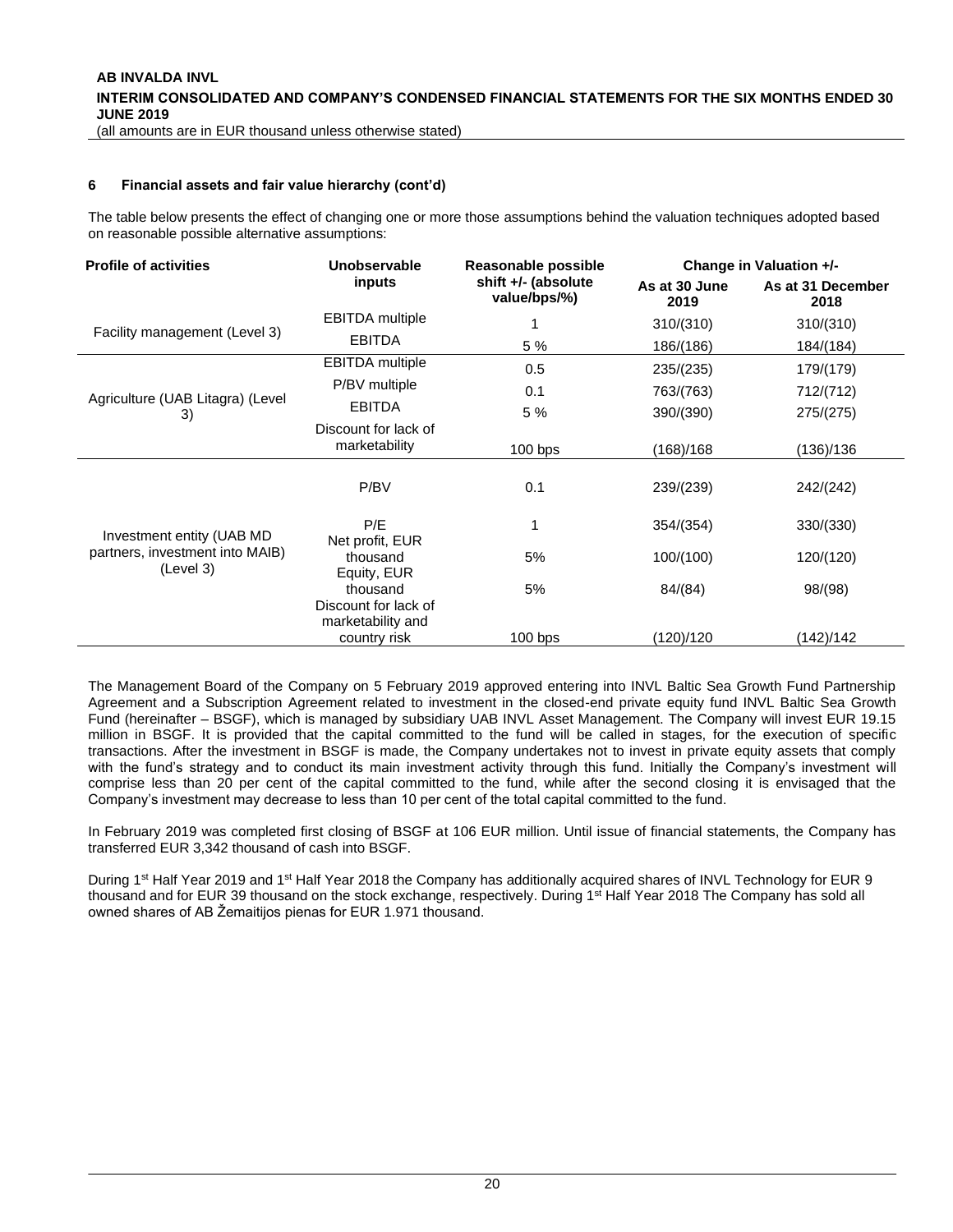**[6](#page-16-0) Financial assets and fair value hierarchy (cont'd)**

The following table presents the Group's assets and liabilities that are measured at fair value at 30 June 2019:

|                                                          | Level 1 | Level 2 | Level 3 | <b>Total balance</b> |
|----------------------------------------------------------|---------|---------|---------|----------------------|
| <b>Assets</b>                                            |         |         |         |                      |
| <b>Subsidiaries</b>                                      |         |         |         |                      |
| - Facilities management                                  |         |         | 4,343   | 4,343                |
| - Bank sector                                            |         |         | 3,709   | 3,709                |
| - Other activities                                       |         | 94      | 556     | 650                  |
| <b>Associates</b>                                        |         |         |         |                      |
| - Agriculture                                            |         |         | 15,146  | 15,146               |
| - Real estate                                            | 10,402  |         |         | 10,402               |
| - Asset Management                                       |         |         | 240     | 240                  |
| Financial assets at fair value through<br>profit or loss |         |         |         |                      |
| - Information technology                                 | 3,393   |         |         | 3,393                |
| - Bank sector                                            | 16,789  |         |         | 16,789               |
| - Other ordinary shares                                  |         | 80      | 494     | 575                  |
| - Collective investment undertaking - funds              |         | 328     | 4,446   | 4,774                |
| <b>Total Assets</b>                                      | 30,585  | 502     | 28,934  | 60,021               |
| <b>Liabilities</b>                                       |         |         | 61      | 61                   |

The following table presents the Company's assets and liabilities that are measured at fair value at 30 June 2019:

|                                                          | Level 1 | Level <sub>2</sub> | Level 3 | <b>Total balance</b> |
|----------------------------------------------------------|---------|--------------------|---------|----------------------|
| <b>Assets</b>                                            |         |                    |         |                      |
| <b>Subsidiaries</b>                                      |         |                    |         |                      |
| - Facilities management                                  |         |                    | 4,343   | 4,343                |
| - Bank sector                                            |         |                    | 3,709   | 3,709                |
| - Other activities                                       |         | 94                 | 556     | 650                  |
| <b>Associates</b>                                        |         |                    |         |                      |
| - Agriculture                                            |         |                    | 15,146  | 15,146               |
| - Real estate                                            | 10,402  |                    |         | 10,402               |
| Financial assets at fair value through<br>profit or loss |         |                    |         |                      |
| - Information technology                                 | 3,010   |                    |         | 3,010                |
| - Bank sector                                            | 14,992  |                    |         | 14,992               |
| - Other ordinary shares                                  |         | 80                 | 494     | 574                  |
| - Collective investment undertaking - funds              |         |                    | 3,263   | 3,263                |
| <b>Total Assets</b>                                      | 28,404  | 174                | 27,511  | 56,089               |
| <b>Liabilities</b>                                       |         |                    |         |                      |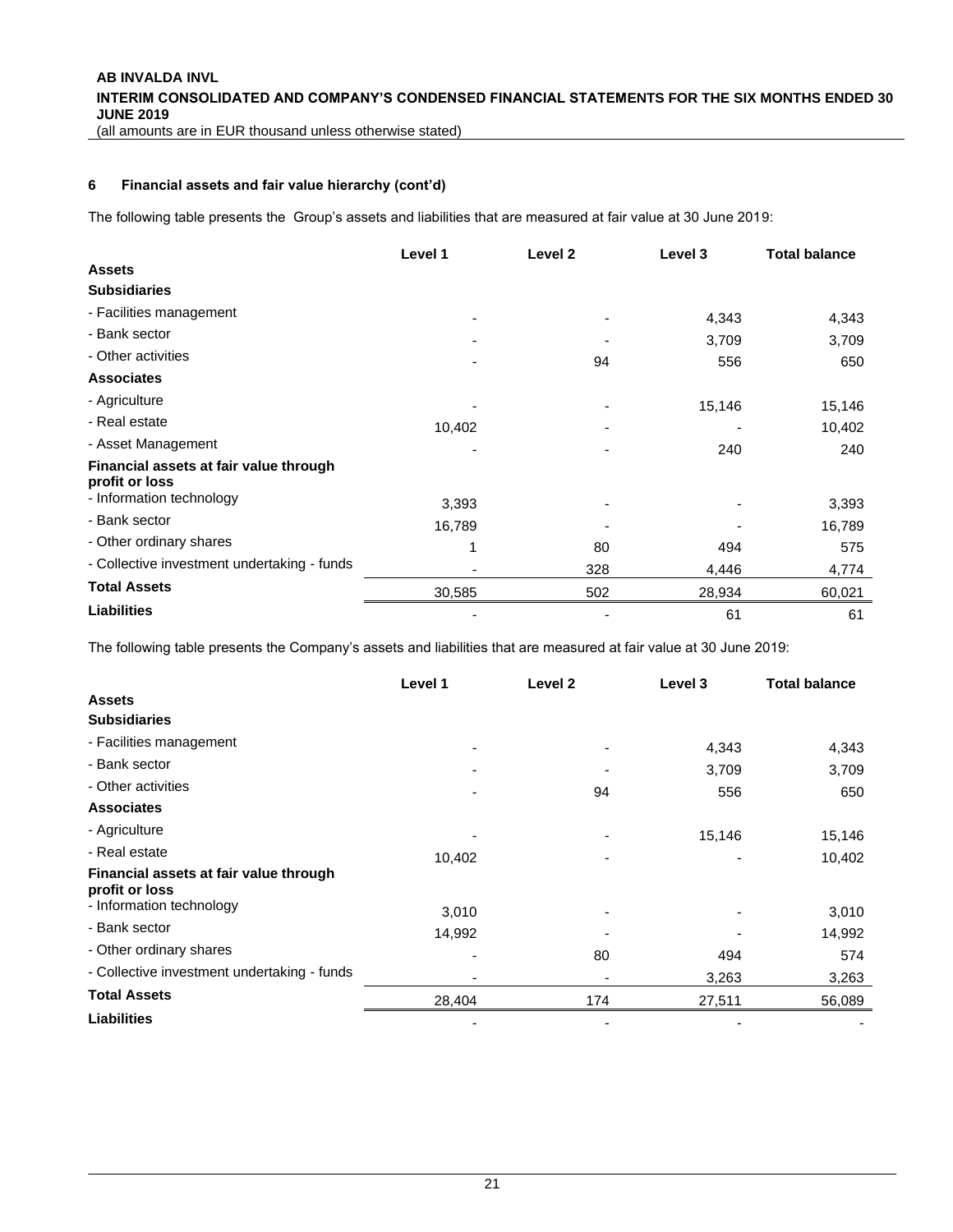**AB INVALDA INVL INTERIM CONSOLIDATED AND COMPANY'S CONDENSED FINANCIAL STATEMENTS FOR THE SIX MONTHS ENDED 30 JUNE 2019**

(all amounts are in EUR thousand unless otherwise stated)

#### **[6](#page-16-0) Financial assets and fair value hierarchy (cont'd)**

The following table presents the Group's assets and liabilities that are measured at fair value at 31 December 2018:

|                                                                                                                       | Level 1 | Level <sub>2</sub> | Level 3 | <b>Total balance</b> |
|-----------------------------------------------------------------------------------------------------------------------|---------|--------------------|---------|----------------------|
| <b>Assets</b>                                                                                                         |         |                    |         |                      |
| <b>Subsidiaries</b>                                                                                                   |         |                    |         |                      |
| - Facilities management                                                                                               |         |                    | 3,996   | 3,996                |
| - Bank sector                                                                                                         |         |                    | 5,314   | 5,314                |
| - Other activities                                                                                                    |         | 316                | 518     | 834                  |
| <b>Associates</b>                                                                                                     |         |                    |         |                      |
| - Agriculture                                                                                                         |         |                    | 12,223  | 12,223               |
| - Real estate                                                                                                         | 10,276  |                    |         | 10,276               |
| - Asset Management<br>Financial assets designated upon<br>initial recognition at fair value<br>through profit or loss |         |                    | 246     | 246                  |
| - Information technology                                                                                              | 2,833   |                    |         | 2,833                |
| - Bank sector                                                                                                         | 14,796  |                    |         | 14,796               |
| - Other ordinary shares<br>- Collective investment undertakings -                                                     |         | 167                | 494     | 662                  |
| funds                                                                                                                 |         | 396                | 1,170   | 1,566                |
| <b>Total Assets</b>                                                                                                   | 27,906  | 879                | 23,961  | 52,746               |
| <b>Liabilities</b>                                                                                                    |         |                    | 52      | 52                   |

The following table presents the Company's assets and liabilities that are measured at fair value at 31 December 2018:

|                                                                                                                  | Level 1 | Level 2                  | Level 3 | Total balance |
|------------------------------------------------------------------------------------------------------------------|---------|--------------------------|---------|---------------|
| <b>Assets</b>                                                                                                    |         |                          |         |               |
| <b>Subsidiaries</b>                                                                                              |         |                          |         |               |
| - Facilities management                                                                                          |         |                          | 3,996   | 3,996         |
| - Bank sector                                                                                                    |         | ٠                        | 5,314   | 5,314         |
| - Other activities                                                                                               |         | 316                      | 518     | 834           |
| <b>Associates</b>                                                                                                |         |                          |         |               |
| - Agriculture                                                                                                    |         | $\overline{\phantom{a}}$ | 12,223  | 12,223        |
| - Real estate<br>Financial assets designated upon<br>initial recognition at fair value<br>through profit or loss | 10,276  |                          |         | 10,276        |
| - Information technology                                                                                         | 2,512   | ٠                        |         | 2,512         |
| - Bank sector                                                                                                    | 13,212  |                          |         | 13,212        |
| - Other ordinary shares                                                                                          |         | 167                      | 494     | 661           |
| <b>Total Assets</b>                                                                                              | 26,000  | 483                      | 22,545  | 49,028        |
| <b>Liabilities</b>                                                                                               |         | -                        |         |               |

During the 1<sup>st</sup> Half Year of 2019 and 2018, there were no transfers between Level 1 and Level 2 fair value measurements.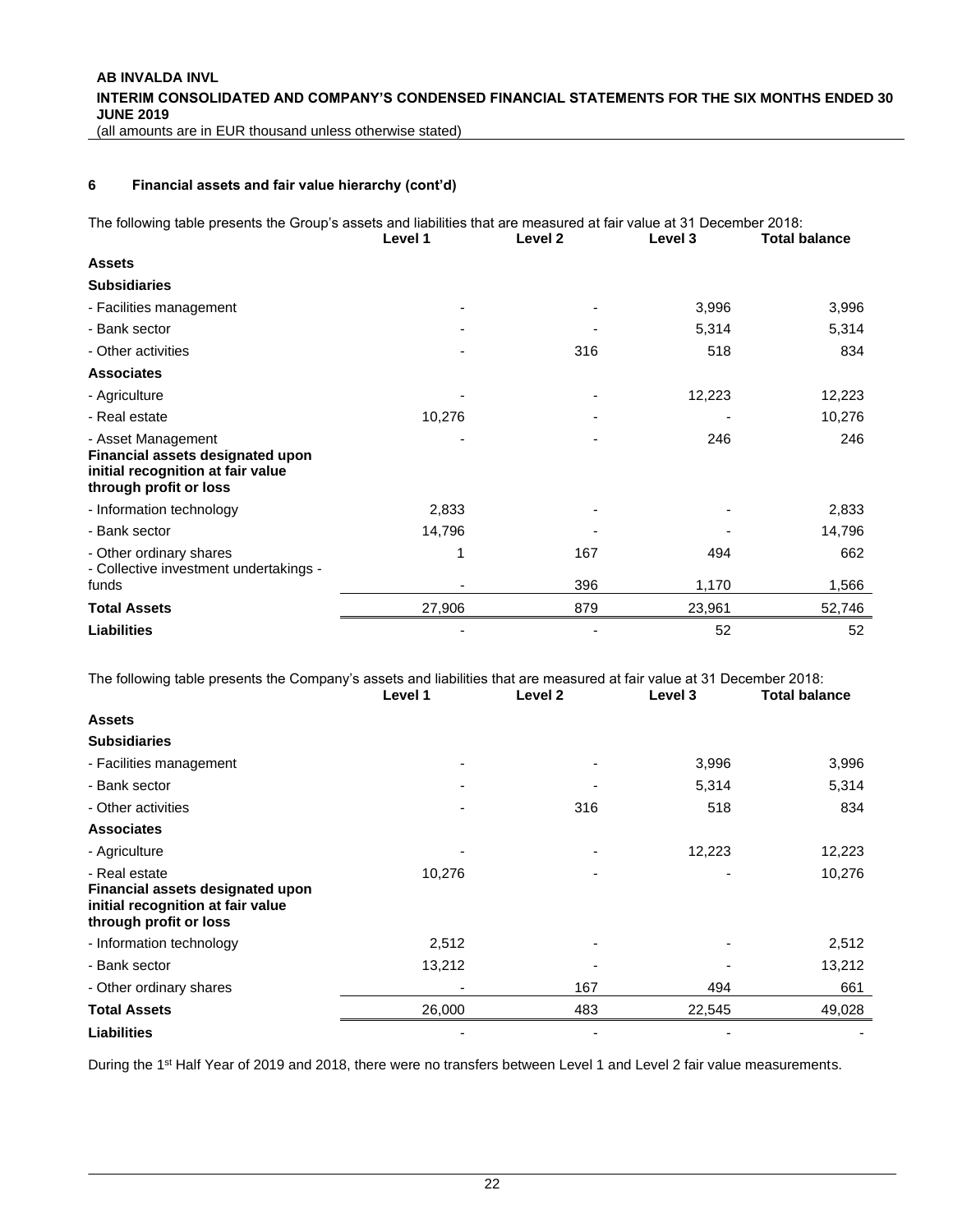**[6](#page-16-0) Financial assets and fair value hierarchy (cont'd)**

#### **Financial instruments in Level 3**

The Group's policy is to recognise transfers into and out of fair value hierarchy levels as of the date of the event or change in circumstances that caused the transfer.

The following table presents the changes in Level 3 instruments of Company and Group for the period ended 30 June 2019:

|                                                                                                               | <b>Facilities</b><br>management | <b>Agriculture</b> | <b>Assets</b><br>'management* | Bank<br>sector | <b>Other</b><br>activities | <b>Collective</b><br>investment<br>undertakings** | Total   |
|---------------------------------------------------------------------------------------------------------------|---------------------------------|--------------------|-------------------------------|----------------|----------------------------|---------------------------------------------------|---------|
| <b>Balance at 31 December 2018</b>                                                                            | 3,996                           | 12,223             | 246                           | 5,314          | 1,012                      | 1,170                                             | 23,961  |
| Gains and losses recognised in<br>profit or loss (within 'Net changes<br>in fair value of financial assets at |                                 |                    |                               |                |                            |                                                   |         |
| fair value through profit or loss')                                                                           | 41                              | 2,923              | (6)                           | 127            | (85)                       | (66)                                              | 2,934   |
| Loans granted                                                                                                 | 300                             |                    |                               | ٠              | 105                        |                                                   | 405     |
| Interest charged                                                                                              | 6                               |                    |                               | $\blacksquare$ | 18                         |                                                   | 24      |
| Redemption of convertible bonds                                                                               |                                 |                    | ٠                             | (1,732)        |                            |                                                   | (1,732) |
| Acquisition                                                                                                   |                                 |                    |                               |                |                            | 3,342                                             | 3,342   |
| Balance at 30 June 2019                                                                                       | 4,343                           | 15,146             | 240                           | 3,709          | 1,050                      | 4,446                                             | 28,934  |
| Change in unrealised gains or<br>losses for the period included in<br>profit or loss for assets held at the   |                                 |                    |                               |                |                            |                                                   |         |
| end of the reporting period                                                                                   | 41                              | 2,923              | (6)                           | 127            | (85)                       | (66)                                              | 2,934   |

\* This caption are actual only to the Group.

\*\*In this caption the Company's numbers are: acquisition – EUR 3,342 thousand, net changes in fair value – EUR (79) thousand, balance at 30 June 2019 – EUR 3,263 thousand.

The following table presents the changes in Level 3 instruments of Company and Group for the period ended 30 June 2018:

|                                                                                                                                            | <b>Facilities</b><br>management |        | <b>Assets</b><br>Agriculture management* | <b>Other activities</b> | <b>Collective</b><br>investment<br>undertakings* | Total  |
|--------------------------------------------------------------------------------------------------------------------------------------------|---------------------------------|--------|------------------------------------------|-------------------------|--------------------------------------------------|--------|
| <b>Balance at 31 December 2017</b>                                                                                                         | 3,579                           | 9,972  |                                          | 972                     | 554                                              | 15,077 |
| Gains and losses recognised in<br>profit or loss (within 'Net changes<br>in fair value of financial assets at                              |                                 |        |                                          |                         |                                                  |        |
| fair value through profit or loss')                                                                                                        | (1,328)                         | 196    | (27)                                     | (198)                   | 48                                               | 1,309  |
| Loans granted                                                                                                                              |                                 |        |                                          | 55                      |                                                  | 55     |
| Interest charged                                                                                                                           |                                 |        |                                          | 22                      |                                                  | 22     |
| Reclassification from available-for-                                                                                                       |                                 |        |                                          |                         |                                                  |        |
| sale                                                                                                                                       |                                 |        |                                          | 494                     |                                                  | 494    |
| Acquisition                                                                                                                                |                                 |        | 265                                      |                         | 150                                              | 415    |
| Balance at 30 June 2018                                                                                                                    | 2,251                           | 10,168 | 238                                      | 1,345                   | 752                                              | 14,754 |
| Change in unrealised gains or<br>losses for the period included in<br>profit or loss for assets held at the<br>end of the reporting period | 1,328                           | 196    | (27)                                     | (198)                   | 48                                               | 1,309  |
| * These captions are actual only to the Group.                                                                                             |                                 |        |                                          |                         |                                                  |        |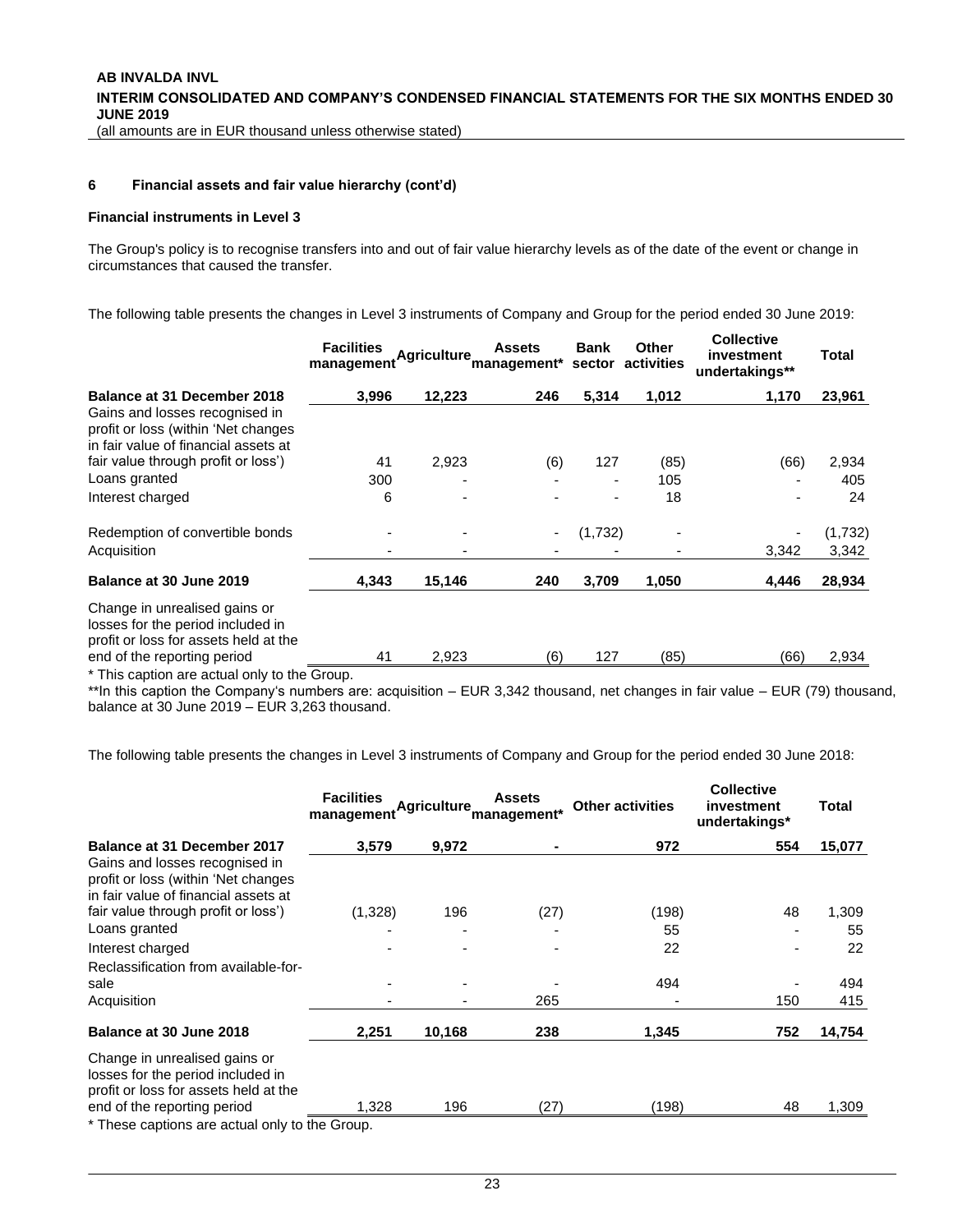#### **[6](#page-16-0) Financial assets and fair value hierarchy (cont'd)**

#### **Financial instruments in Level 3 (cont'd)**

The following table presents the changes in the contingent consideration (Level 3 financial liability measurement) of the Group for the period ended 30 June 2018 and 2019:

|                                                                                                                                                | I Half Year 2019 | I Half Year 2018 |
|------------------------------------------------------------------------------------------------------------------------------------------------|------------------|------------------|
| At 1 January                                                                                                                                   | (52)             |                  |
| Gains and losses recognised in profit or loss (within 'Net changes in fair value of financial<br>assets at fair value through profit or loss') | (27)             | 50               |
| Paid                                                                                                                                           | 18               |                  |
| Contingent consideration for acquisition of associate (Note 5)                                                                                 |                  | (77)             |
| At 30 June                                                                                                                                     | (61)             | (27)             |
| Change in unrealised gains or losses for the period included in profit or loss for assets<br>held at the end of the reporting period           | 27)              | 50               |

#### <span id="page-23-0"></span>**7 Income tax**

|                                                              | Group               |                     | Company             |                          |  |
|--------------------------------------------------------------|---------------------|---------------------|---------------------|--------------------------|--|
|                                                              | l Half Year<br>2019 | l Half Year<br>2018 | I Half Year<br>2019 | <b>Half Year</b><br>2018 |  |
| <b>Components of income tax expense</b>                      |                     |                     |                     |                          |  |
| Current income tax charge                                    | (66)                | (28)                | (1)                 |                          |  |
| Prior year current income tax correction                     |                     |                     |                     |                          |  |
| Deferred income tax credit (expense)                         | (211)               |                     | (235)               | (97)                     |  |
| Income tax (expenses) credit charged to the income statement | (277)               | (99)                | (236)               | (97)                     |  |

#### <span id="page-23-1"></span>**8 Other revenues and expenses**

#### **8.1. Net changes in fair value on financial assets**

|                                                                                                              | Group |                         | Company |                         |
|--------------------------------------------------------------------------------------------------------------|-------|-------------------------|---------|-------------------------|
|                                                                                                              |       | l Half Year I Half Year |         | I Half Year I Half Year |
|                                                                                                              | 2019  | 2018                    | 2019    | 2018                    |
| Net gain (loss) from revaluation of subsidiaries and<br>associates                                           | 3.168 | (9,047)                 | 3.173   | (9,071)                 |
| Gain (loss) from financial assets designated at fair value<br>through profit and loss on initial recognition | 2.499 | 687                     | 2.203   | 634                     |
| Net gain (loss) from financial assets held for trading                                                       | ۰     | 412                     | ۰       | 412                     |
| Net gain (loss) from financial assets at fair value through<br>profit and loss, total                        | 5.667 | (7.948)                 | 5.376   | (8,025)                 |

During the 1<sup>st</sup> Half Year of 2018 loss from revaluation of subsidiaries was determined by approved dividends of EUR 7,200 thousand from UAB Cedus Invest recognised as dividend income.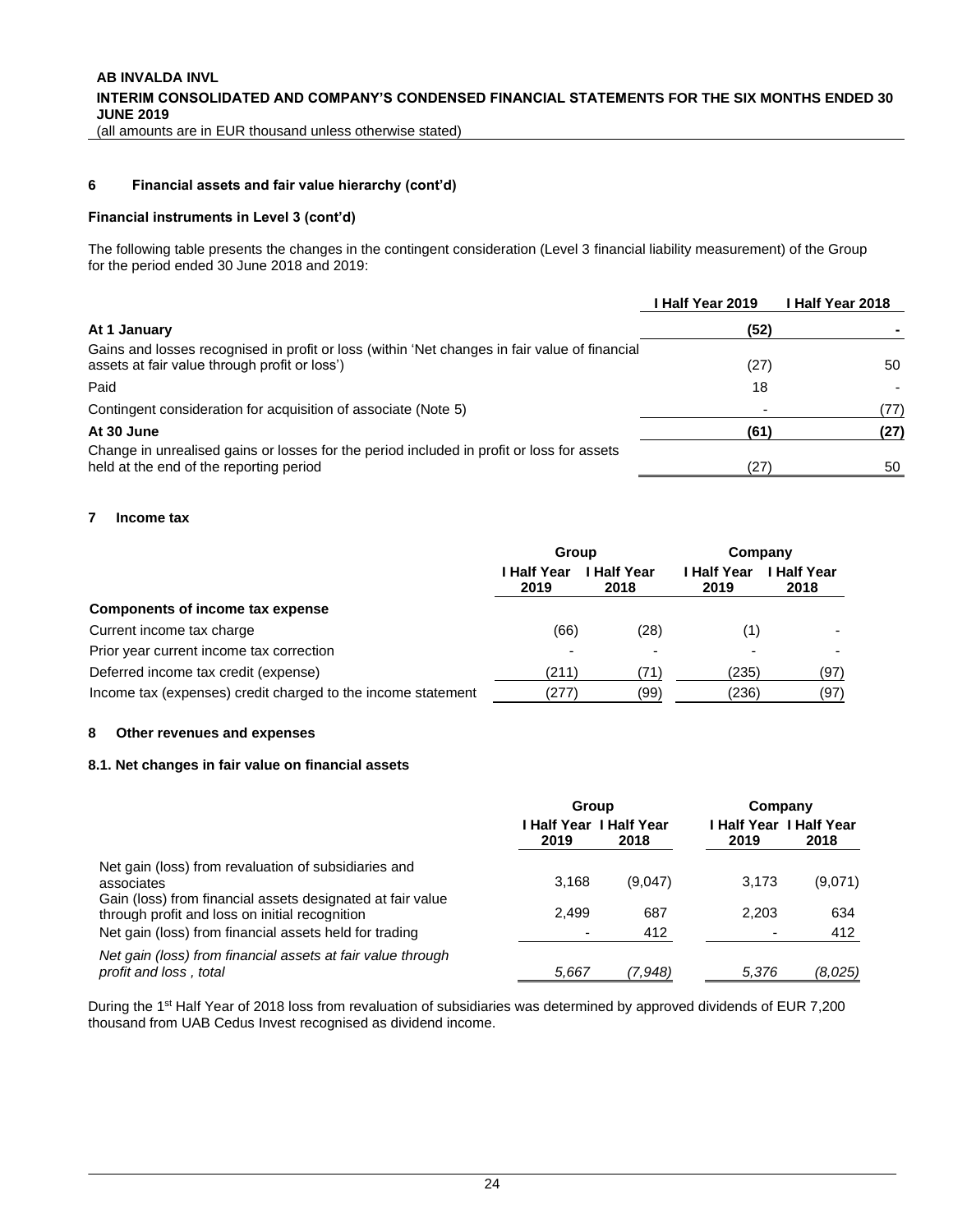**AB INVALDA INVL INTERIM CONSOLIDATED AND COMPANY'S CONDENSED FINANCIAL STATEMENTS FOR THE SIX MONTHS ENDED 30 JUNE 2019**

(all amounts are in EUR thousand unless otherwise stated)

#### **[8](#page-23-1) Other revenues and expenses (cont'd)**

#### **8.2. Finance expenses**

|                   | Group                                          | Company                                 |
|-------------------|------------------------------------------------|-----------------------------------------|
|                   | <b>I Half Year I Half Year</b><br>2019<br>2018 | I Half Year I Half Year<br>2019<br>2018 |
| Interest expenses | (60)                                           | (6)<br>(6)<br>$\overline{\phantom{0}}$  |
|                   | (60)                                           | (6)<br>(6)<br>$\overline{\phantom{0}}$  |

#### **8.3. Other income**

|                 | 2019  | Group<br><b>I Half Year I Half Year</b><br>2018 |       | Company<br><b>I Half Year I Half Year</b><br>2018 |
|-----------------|-------|-------------------------------------------------|-------|---------------------------------------------------|
| Interest income | 26    | 24                                              | 24    | 22                                                |
| Dividend income | 1,882 | 8.617                                           | 1.714 | 8,574                                             |
| Other income    | 16    | ⌒                                               | 11    | $\overline{\phantom{0}}$                          |
|                 | 1,924 | 8,643                                           | 1.749 | 8,596                                             |

#### **8.4. Other expenses**

|                                          | Group               |                          | Company             |                     |
|------------------------------------------|---------------------|--------------------------|---------------------|---------------------|
|                                          | I Half Year<br>2019 | <b>Half Year</b><br>2018 | l Half Year<br>2019 | ∣ Half Year<br>2018 |
| Vehicles maintenance costs               | (103)               | (93)                     | (1)                 | (1)                 |
| Repairs and maintenance cost of premises | (45)                | (20)                     | (2)                 |                     |
| Taxes                                    | (224)               | (171)                    | (10)                | (9)                 |
| Professional services                    | (98)                | (96)                     | (5)                 | (2)                 |
| Fees for securities                      | (173)               | (163)                    | (12)                | (11)                |
| Other expenses                           | (397)               | (206)                    | (24)                | (45)                |
|                                          | (1,040)             | (749)                    | (54)                | (68)                |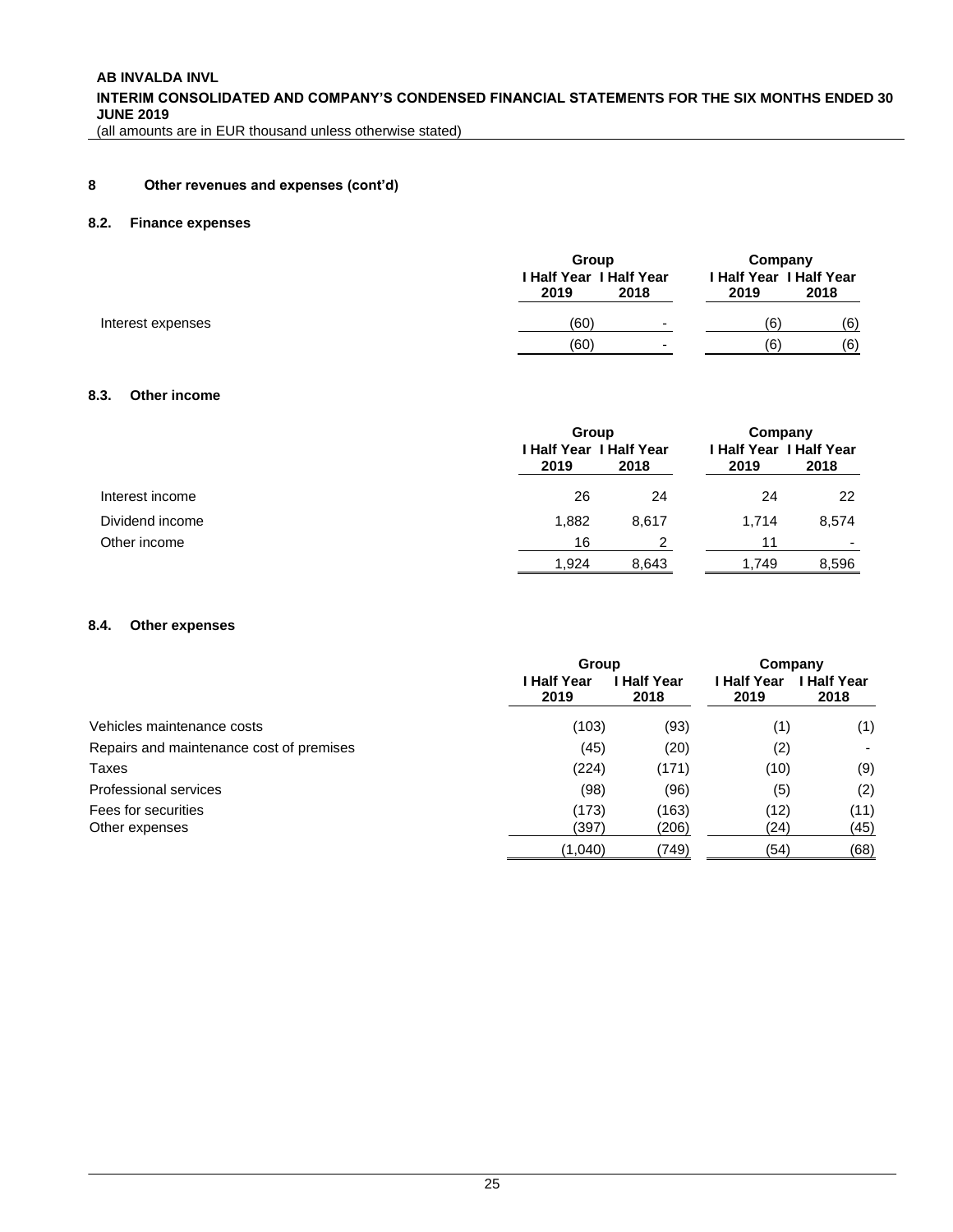#### <span id="page-25-0"></span>**9 Earnings per share**

Basic earnings per share amounts are calculated by dividing net profit for the year attributable to ordinary equity holders of the parent by the weighted average number of ordinary shares outstanding during the year.

The weighted average number of shares for the six months ended 30 June 2019 and 2018 were as follows:

| Calculation of weighted average for the six months Number of shares<br>ended 30 June 2019 | (thousand) | Par value | <b>Issued/181</b><br>(days) | <b>Weighted average</b><br>(thousand) |
|-------------------------------------------------------------------------------------------|------------|-----------|-----------------------------|---------------------------------------|
| Shares issued as at 31 December 2018                                                      | 11.560     | 0.29      | 181/181                     | 11.560                                |
| Increase of share capital as at 23 May 2019                                               | 52         | 0.29      | 38/181                      | 11                                    |
| Own shares acquired as at 12 June 2019                                                    | (2)        | 0.29      | 18/181                      | $\Omega$                              |
| Shares issued as at 30 June 2019                                                          | 11.610     | ٠         |                             | 11.571                                |

| Calculation of weighted average for the six<br>months ended 30 June 2018 | Number of<br>shares<br>(thousand) | Par value | <b>Issued/181</b><br>(days) | Weighted<br>average<br>(thousand) |
|--------------------------------------------------------------------------|-----------------------------------|-----------|-----------------------------|-----------------------------------|
| Shares issued as at 31 December 2017                                     | 11.564                            | 0.29      | 181/181                     | 11.564                            |
| Own shares acquired as at 23 May 2018                                    | (4)                               | 0.29      | 38/181                      | (1)                               |
| Shares issued as at 30 June 2018                                         | 11.560                            | -         | $\overline{\phantom{0}}$    | 11,563                            |

The following table reflects the income and share data used in the basic earnings per share computations:

|                                                                                                      | Group               |                                            |        | Company             |
|------------------------------------------------------------------------------------------------------|---------------------|--------------------------------------------|--------|---------------------|
|                                                                                                      | l Half Year<br>2019 | ∣ Half Year<br>I Half Year<br>2019<br>2018 |        | ∣ Half Year<br>2018 |
| Net profit (loss), attributable to equity holders of the parent for<br>basic earnings (EUR thousand) | 7.181               | 124                                        | 7.181  | 124                 |
| Weighted average number of ordinary shares (thousand)                                                | 11.571              | 11.563                                     | 11.571 | 11,563              |
| Basic earnings (deficit) per share (EUR)                                                             | 0.62                | 0.01                                       | 0.62   | 0.01                |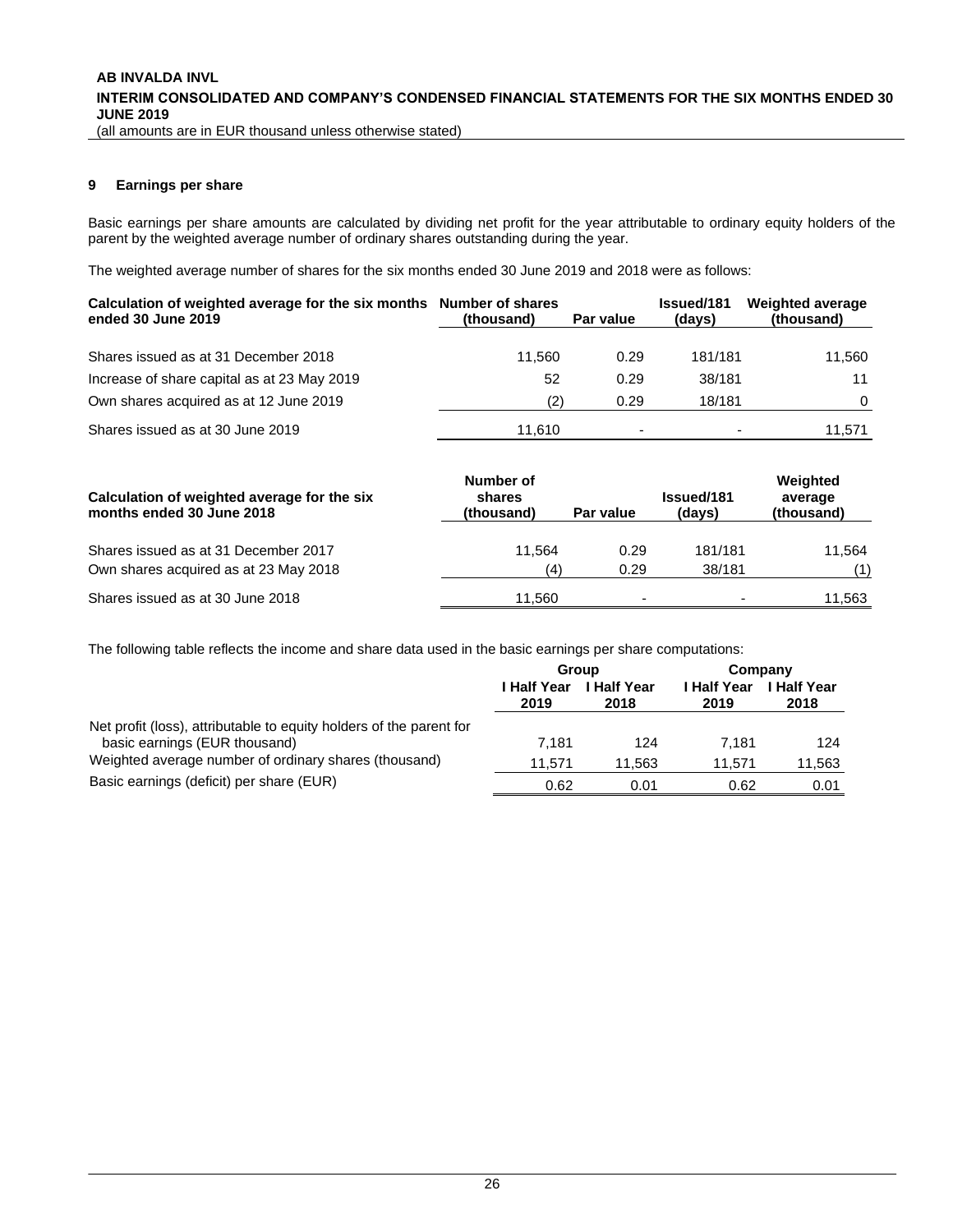(all amounts are in EUR thousand unless otherwise stated)

#### **[9](#page-25-0) Earnings per share (cont'd)**

he following table reflects the share data used in the diluted earnings per share computations during the six months of 2019:

|                                                                                                                                                 | Number of<br>(thousand) | shares Issued/181<br>(days) | <b>Weighted average</b><br>(thousand) |
|-------------------------------------------------------------------------------------------------------------------------------------------------|-------------------------|-----------------------------|---------------------------------------|
|                                                                                                                                                 |                         |                             |                                       |
| Weighted average number of ordinary shares for basic earnings per share<br>Potential dilutive shares from share-based payment (granted on 2 May |                         |                             | 11,571                                |
| 2016)                                                                                                                                           | 43                      | 142/181                     | 34                                    |
| Potential dilutive shares from share-based payment (granted on 3 May                                                                            |                         | 181/181                     |                                       |
| 2017)                                                                                                                                           | 11                      |                             | 11                                    |
| Potential dilutive shares from share-based payment (granted on 16 May                                                                           |                         | 181/181                     |                                       |
| 2017)                                                                                                                                           | 53                      |                             | 53                                    |
| Potential dilutive shares from share-based payment (granted on 03 May                                                                           |                         | 181/181                     |                                       |
| 2018)                                                                                                                                           | 49                      |                             | 49                                    |
| Potential dilutive shares from share-based payment (granted on 6 May                                                                            |                         |                             |                                       |
| 2019)                                                                                                                                           | 58                      | 55/181                      | 18                                    |
| Weighted average number of ordinary shares for diluted earnings per share                                                                       |                         |                             | 11.736                                |

The following table reflects the income data used in the diluted earnings per share computations during the six months of 2019:

|                                                                     | Group  | Company |
|---------------------------------------------------------------------|--------|---------|
| Net profit, attributable to the equity holders of the parent        | 7.181  | 7.181   |
| Weighted average number of ordinary and potential shares (thousand) | 11.736 | 11.736  |
| Diluted earnings per share (EUR)                                    | 0.61   | 0.61    |

The following table reflects the share data used in the diluted earnings per share computations during the six months of 2018:

|                                                                                                                                                        | Number of<br>(thousand) | shares Issued/181<br>(days) | <b>Weighted average</b><br>(thousand) |
|--------------------------------------------------------------------------------------------------------------------------------------------------------|-------------------------|-----------------------------|---------------------------------------|
| Weighted average number of ordinary shares for basic earnings per share<br>Potential dilutive shares from share-based payment (granted on 2 May        |                         |                             | 11,563                                |
| 2016)                                                                                                                                                  | 43                      | 181/181                     | 43                                    |
| Potential dilutive shares from share-based payment (granted on 3 May<br>2017)                                                                          | 12                      | 181/181                     | 12 <sup>2</sup>                       |
| Potential dilutive shares from share-based payment (granted on 16 May<br>2017<br>Potential dilutive shares from share-based payment (granted on 03 May | 53                      | 181/181                     | 53                                    |
| 2018)                                                                                                                                                  | 49                      | 58/181                      | 16                                    |
| Weighted average number of ordinary shares for diluted earnings per share                                                                              |                         |                             | 11,687                                |

The following table reflects the income data used in the diluted earnings per share computations during the six months of 2018:

|                                                                     | Group  | Company |
|---------------------------------------------------------------------|--------|---------|
| Net profit, attributable to the equity holders of the parent        | 124    | 124     |
| Weighted average number of ordinary and potential shares (thousand) | 11.687 | 11.687  |
| Diluted earnings per share (EUR)                                    | 0.01   | 0.01    |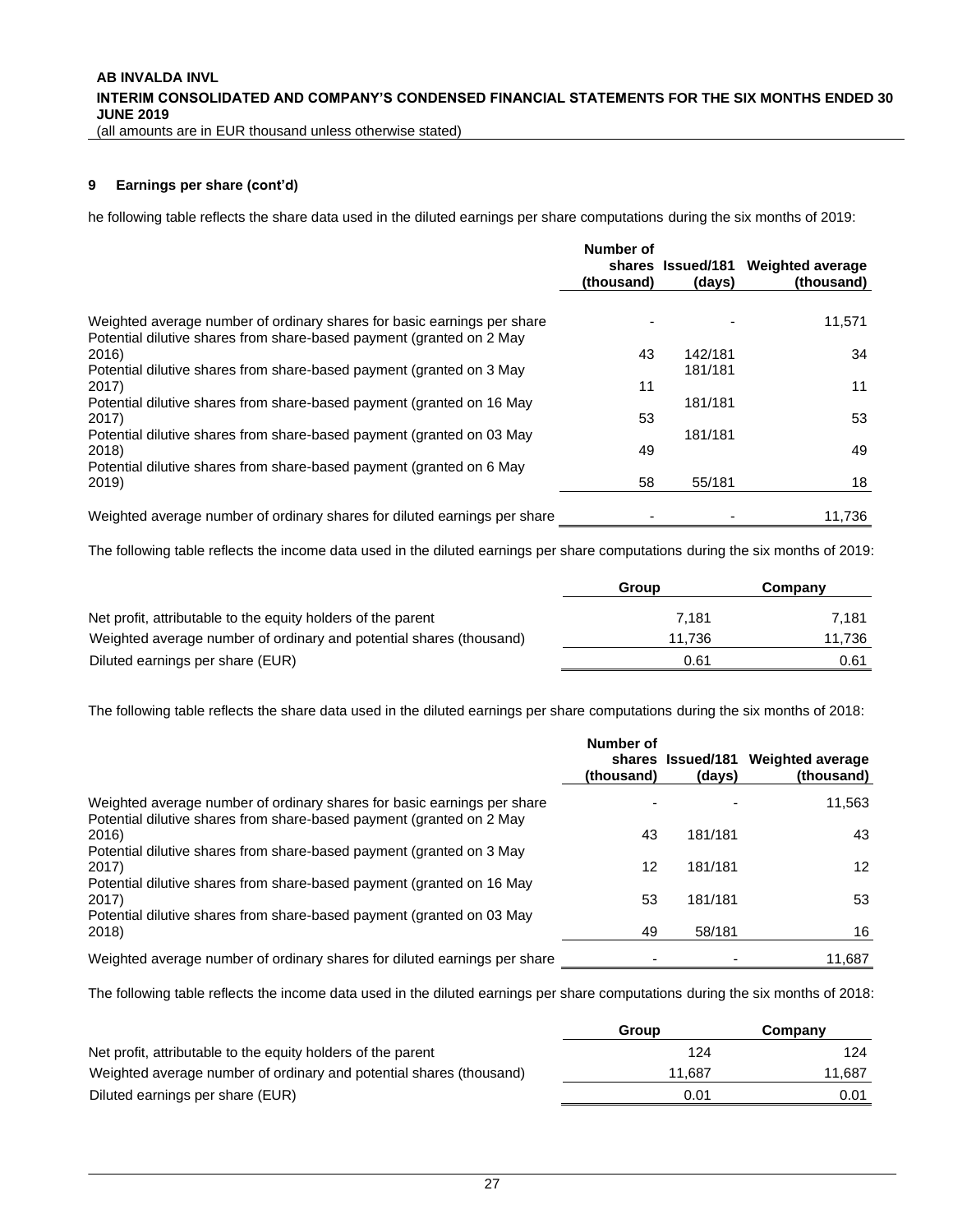#### <span id="page-27-1"></span><span id="page-27-0"></span>**10 Acquisition of own shares and share capital**

#### *1 st Half Year of 2019*

On 23 May 2019 the Register of Legal Entities has registered an increased authorised capital of the Company. Since that date the total number of issued shares is 11,918,899 with a par value of EUR 0.29 per share. Authorised share capital of the Company is amounted to EUR 3,456,480.71. has changed. It was issued 52,906 ordinary registered shares with an issue price of EUR 1. The shares were issued in order to realise the stock options granted in 2016 to the employees of the Group.

From 28 May 2019 until 10 June 2019 the Company implemented share buy-back through the tender offer market. Maximum number of shares to be acquired was 200,000. Share acquisition price established at EUR 5.67 per share. During buy-back 2,552 shares (0.02% of share capital) were acquired for EUR 14 thousand, including brokerage fees. The acquired shares were settled on 12 June 2019.

#### *1 st Half Year of 2018*

From 7 May 2018 until 21 May 2018 the Company implemented share buy-back through the tender offer market. Maximum number of shares to be acquired was 200,000. Share acquisition price established at EUR 5.53 per share. During buy-back 3,396 shares (0.03% of share capital) were acquired for EUR 19 thousand, including brokerage fees. The acquired shares were settled on 23 May 2018.

#### Share based payments reserve

The share-based payment transactions reserve is used to recognise the value of equity-settled share-based payment transactions provided to key management personnel.

The Company every year offered to employees of the Group the share options transaction. The main conditions of transactions were:

- The employee has the right to acquire the shares after three years after conclusion of the share options agreements, early exercising is not allowed;
- Option exercise price EUR 1;
- Some transactions have service vesting condition. The right to acquire share in the part of transactions come in to force in future in three years, if the employment contract is not terminated until mentioned dates.
- When the time to exercise is matures the right to acquire the shares will be realized by selling of own shares of the Company or by offering to sign newly issued shares of the Company to employee;
- The options could not be sold.

The value of share-based payments was calculated using the Black-Scholes formula. For volatility input is used historical shares volatility on exchange.

Set out below are summaries of options granted by the Company:

|                                                            | Number of options, thousand<br>l Half Year<br>2019 | I Half Year<br>2018 |
|------------------------------------------------------------|----------------------------------------------------|---------------------|
| <b>Balance as at 1 January</b>                             | 201                                                | 140                 |
| Granted during period                                      | 70                                                 | 60                  |
| Change in accrued number for rendered services at year-end | (9)                                                | (8)                 |
| Exercised during period                                    | (53)                                               |                     |
| Balance as at 30 June                                      | 209                                                | 192                 |
| Vested and exercisable at 30 June                          | 166                                                | 169                 |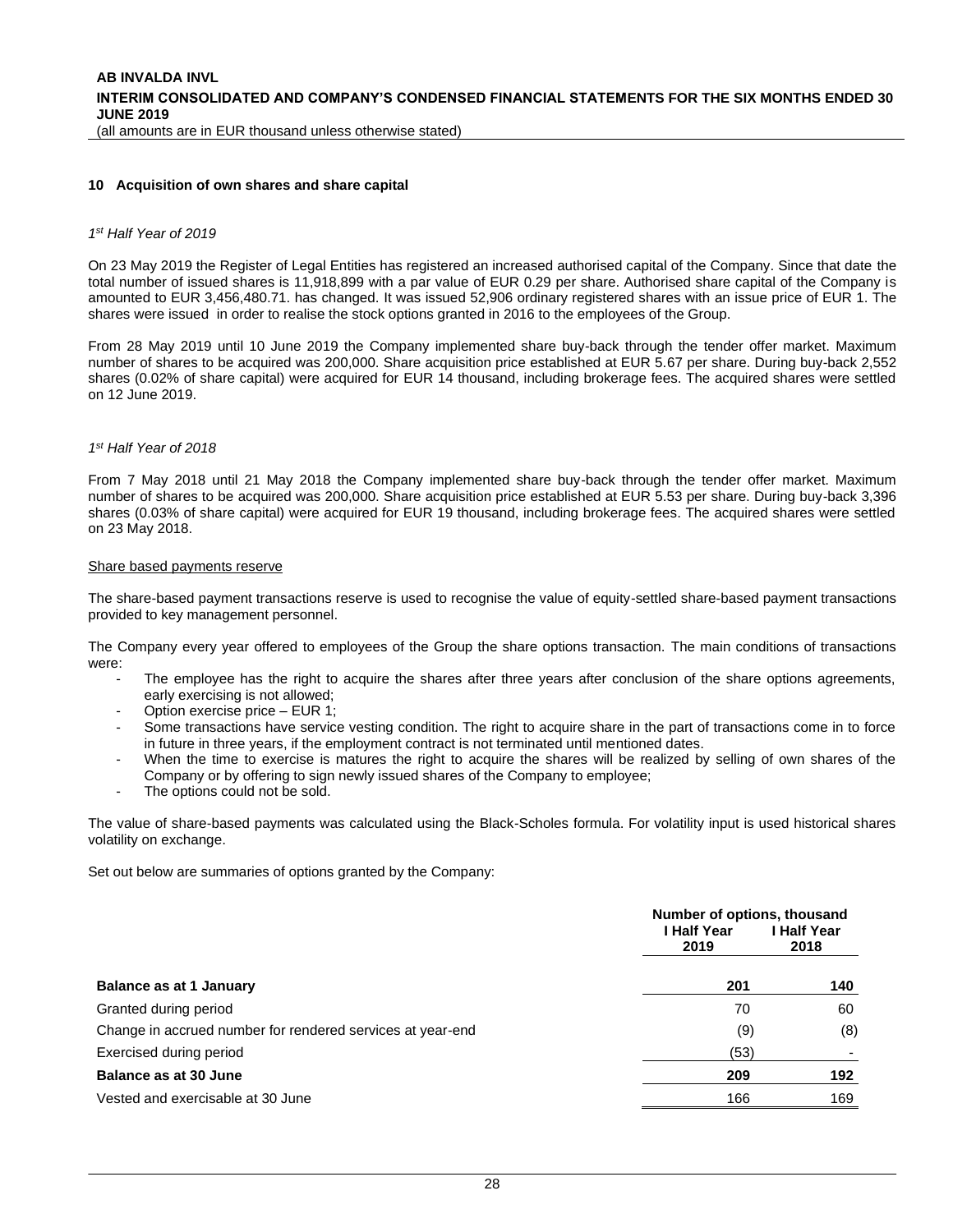#### **[10](#page-27-0) Acquisition of own shares and share capital (cont'd)**

Share options outstanding at the end of the year have following expiry dates and inputs to measure fair value:

| As at 30 June 2019     | <b>Expiry date</b> | <b>Share</b><br>options.<br>thousand | <b>Share</b><br>price | <b>Volatility</b> | <b>Expected</b><br>dividend yield interest rate | <b>Risk-free</b> | <b>Fair value</b><br>of share<br>option |
|------------------------|--------------------|--------------------------------------|-----------------------|-------------------|-------------------------------------------------|------------------|-----------------------------------------|
| Granted on 3 May 2017  | 3 May 2020         | 14                                   | 4.35                  | 33.58%            | 0%                                              | $(0.641\%)$      | 3.33                                    |
| Granted on 16 May 2017 | 3 May 2020         | 65                                   | 4.55                  | 33.60%            | $0\%$                                           | (0.578%)         | 3.53                                    |
| Granted on 03 May 2018 | 3 May 2021         | 60                                   | 5.25                  | 32.38%            | 0%                                              | (0.423%)         | 4.24                                    |
| Granted on 05 May 2019 | 6 May 2022         | 70                                   | 5.65                  | 30.90%            | 0%                                              | (0.566%)         | 4.63                                    |
| <b>Total</b>           |                    | 209                                  | $\blacksquare$        |                   | $\blacksquare$                                  |                  |                                         |

| As at 31 December 2018      | <b>Expiry date</b> | <b>Share</b><br>options.<br>thousand | <b>Share</b><br>price | <b>Volatility</b> | <b>Expected</b><br>dividend yield interest rate | Risk-free   | <b>Fair value</b><br>of share<br>option |
|-----------------------------|--------------------|--------------------------------------|-----------------------|-------------------|-------------------------------------------------|-------------|-----------------------------------------|
| Granted on 2 May 2016       | 2 May 2019         | 53                                   | 3.91                  | 36.52%            | $0\%$                                           | (0.448%)    | 2.90                                    |
| Granted on 3 May 2017       | 3 May 2020         | 14                                   | 4.35                  | 33.58%            | $0\%$                                           | $(0.641\%)$ | 3.33                                    |
| Granted on 16 May 2017      | 3 May 2020         | 65                                   | 4.55                  | 33.60%            | $0\%$                                           | (0.578%)    | 3.53                                    |
| Granted on 03 May 2018      | 3 May 2021         | 60                                   | 5.25                  | 32.38%            | $0\%$                                           | (0.423%)    | 4.24                                    |
| Accrued on 31 December 2018 | 30 April 2022      | 9                                    | 4.70                  | 31.37%            | 0%                                              | $(0.498\%)$ | 3.68                                    |
| <b>Total</b>                |                    | 201                                  | $\blacksquare$        |                   | $\blacksquare$                                  |             |                                         |

During the 1<sup>st</sup> Half Year of 2019 and 1<sup>st</sup> Half Year of 2018 the share-based payment expenses were recognised in the income statement of the Company and the Group within "Employee benefits expenses" as the fair value of share options right away. During the 1<sup>st</sup> Half Year of 2019 and 1<sup>st</sup> Half Year of 2018 the Group has recognized EUR 237 thousand and EUR 175 thousand of expenses, respectively. During the 1<sup>st</sup> Half Year of 2019 the Company has recognised EUR 8 thousand of expenses and EUR 229 thousand as additional investment to consolidated subsidiaries. During the 1st Half Year of 2018 the Company has recognised EUR 176 thousand as additional investment to consolidated subsidiaries.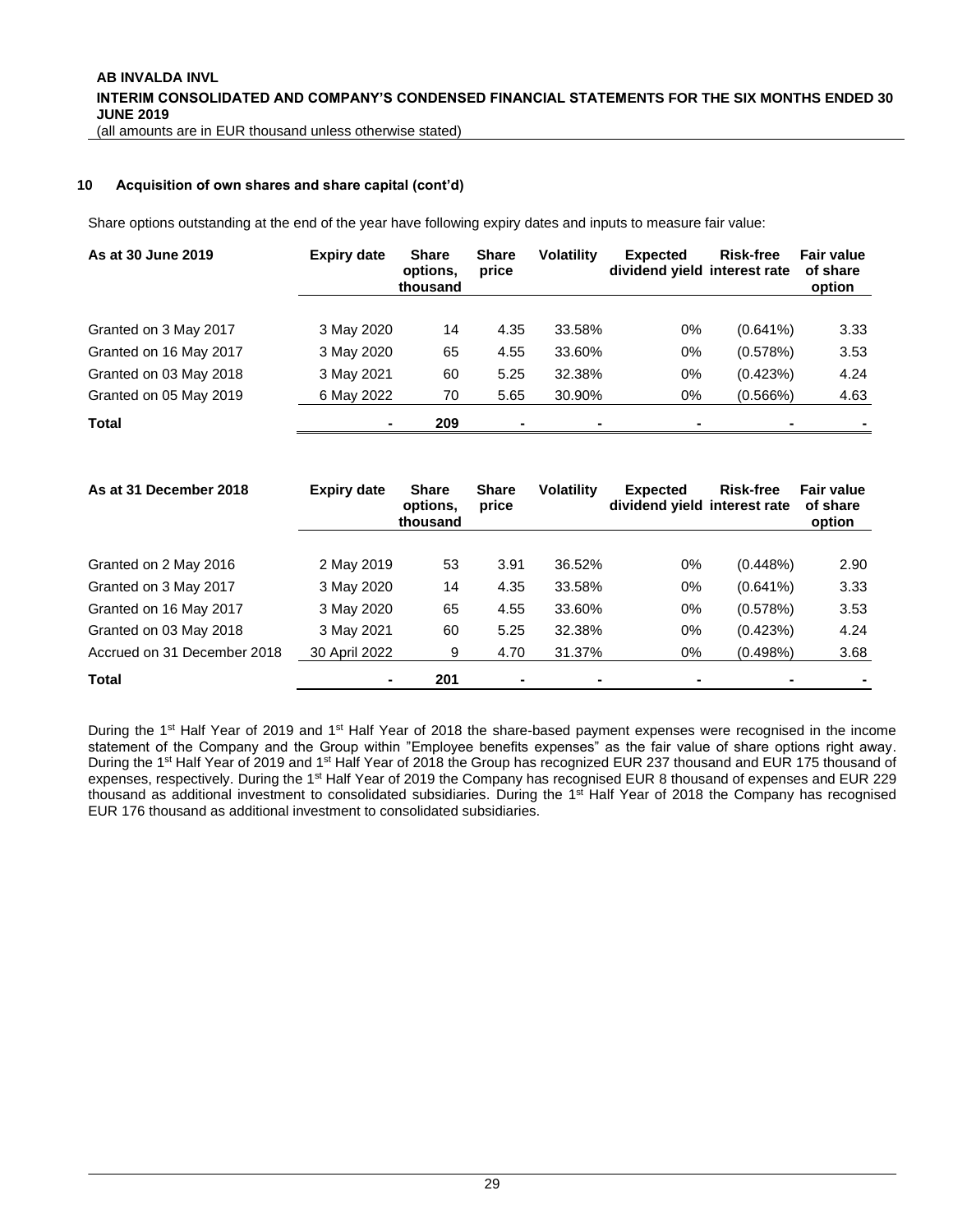#### <span id="page-29-0"></span>**11 Related party transactions**

The related parties of the Group in during the 1<sup>st</sup> Half Year of 2018 and 2017 were unconsolidated subsidiaries, associates, joint ventures, the shareholders of the Company, who have joint control or significance influence (Note [1\)](#page-10-0) and key management personnel, including companies under control or joint control of key management and shareholders having significant influence or joint control and including companies, where shareholders having joint control over the Company are key management personnel or having significant influence. To the other related parties are attributed entities left the Group during split-off occurred in 2014, because shareholders having joint control over the Company are key management personnel of these entities or having significant influence. To the related parties of the Company are also attributed consolidated subsidiaries.

Receivables from related parties are presented in gross amount (without allowance, with interests, which are calculated according to the agreement on gross amount disregarding the allowance). Interest income and expenses are presented in the 'revenue and other income' and 'purchases' columns, respectively.

The Company's transactions with related parties during the 1<sup>st</sup> Half Year 2019 and related half year-end balances were as follows:

| 1 <sup>st</sup> Half Year 2019<br>Company   | <b>Revenue and</b><br>other income<br>from related<br>parties | <b>Purchases from</b><br>related parties | <b>Receivables</b><br>from related<br>parties | Payables to<br>related parties |
|---------------------------------------------|---------------------------------------------------------------|------------------------------------------|-----------------------------------------------|--------------------------------|
| Loans and borrowings                        | 24                                                            |                                          | 861                                           |                                |
| <b>Dividends</b>                            | 1.026                                                         |                                          | 5.817                                         |                                |
| Transfer of tax losses                      | 19                                                            |                                          | 17                                            |                                |
| Accounting services                         | 17                                                            |                                          |                                               |                                |
| Rent and utilities services                 |                                                               | 8                                        |                                               | 115                            |
| Information technology maintenance services |                                                               | 4                                        |                                               |                                |
| Other services                              | 10                                                            |                                          |                                               |                                |
|                                             | 1,096                                                         | 12                                       | 6,695                                         | 116                            |
| Liabilities to shareholders and management  |                                                               |                                          |                                               |                                |

The Company's transactions with related parties during the 1<sup>st</sup> Half Year 2018 and related half year-end balances were as follows:

| 1 <sup>st</sup> Half Year 2018<br>Company   | Revenue and<br>other income<br>from related<br>parties | <b>Purchases from</b><br>related parties | <b>Receivables</b><br>from related<br>parties | Payables to<br>related parties |
|---------------------------------------------|--------------------------------------------------------|------------------------------------------|-----------------------------------------------|--------------------------------|
| Loans and borrowings                        | 22                                                     | 6                                        | 1.028                                         | 404                            |
| <b>Dividends</b>                            | 8.754                                                  |                                          | 7.743                                         |                                |
| Transfer of tax losses                      | 63                                                     |                                          | 27                                            |                                |
| Accounting services                         | 16                                                     |                                          |                                               |                                |
| Rent and utilities services                 |                                                        | 14                                       |                                               |                                |
| Information technology maintenance services |                                                        | 3                                        |                                               |                                |
|                                             | 8.855                                                  | 23                                       | 8,800                                         | 405                            |
| Liabilities to shareholders and management  |                                                        |                                          |                                               |                                |